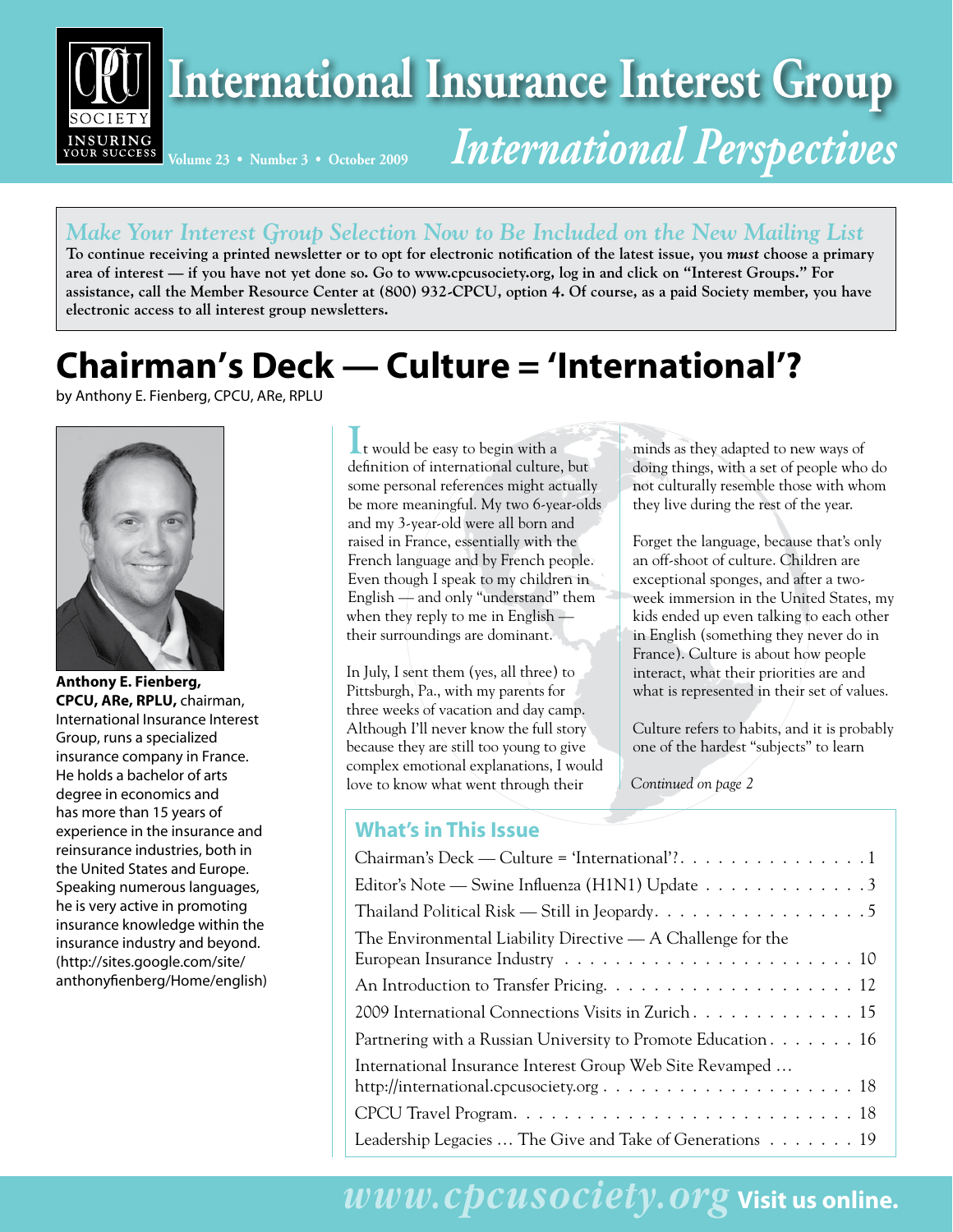## **Chairman's Deck — Culture = 'International'?**

*Continued from page 1*

because unless you have lived it, it is very hard to not know it. And from my own personal experience, culture is very hard to learn. Sure, there are books on, for instance, Americans living in France, including great details about what the French are like and how they act. But until you have some war stories of your own to tell, it is always surprising to discover how other people react in a given situation when their culture differs from yours.

### **When Do We Acquire Culture?**

Psychologists will probably tell us that culture starts when a baby arrives in this world and is uniquely formed in our minds by the time we are adults. Personally, I moved to France when I was 25 years old (roughly 15 years ago), and all those who knew me before can attest to the myriad ways in which my accepted standards and habits have changed. Paris is in every aspect a long way from where I grew up — in the Midwest and Mid-Atlantic regions of the U.S. However, I have considerably, though not completely, changed the way I view life and molded to my local surroundings.

### **Examples of Cultural Differences**

In Spain, when a local tells someone from North America that the doctor's office is on the "second floor," the visitor would likely go to the wrong level. An American or Canadian would assume that the office is one floor up from the ground floor, whereas Spaniards consider that level the "first floor."

In France, if you phone a business contact at her office, for example, and she is not in, the person who answers her phone would request that you call back later, putting the burden on you. In the United Kingdom, however, the person would instead ask, "May I help you or take a message?"

In most Western cultures, when a problem arises, there is often a period of time (sometimes brief and sometimes long) during which people try to find out who made the mistake; under the same circumstances in Japan, the chief concern would be to find the solution.

In China, if a guest finishes the food on his or her plate, it signals that he or she is hungry, whereas in Switzerland, it is not only polite to finish what you are served, but it is a compliment to the host because it shows that the food was good.

Unlike Korean table manners, it is acceptable in Japan to cradle one's rice bowl in one hand when eating. (Incidentally, Japanese rice bowls have a thicker bottom and are made with heat insulating materials.)

### **Does Culture Have to Involve a Different Language?**

Interactions between "same language" nations have numerous times shown that sharing a language does not mean that the same words carry the same meaning.

In England, if a local suggests that a car be taken to the "garage," an Australian would assume that the car needs to be repaired. The Englishman's intention, however, would be that the car needs some gas. (In Australia, you go to a "petrol station" for gas.)

In Mexico, the phone is answered "hola," whereas in Puerto Rico, you say "digame." At the beach in Portugal, if a Brazilian asks, "Where is the Banheiro?", the locals will point to the lifeguard. However, the Brazilian probably wanted to know the location of the toilets. The confusion arises because in Brazilian Portuguese, a lifeguard is "salva-vidas."

If an individual from Surinam is in the Netherlands and stops someone on a city street to ask, "Where is the foto?", the local will probably wonder what

"picture" (the meaning in Netherlands Dutch) he or she is referencing; in Surinamese Dutch, "foto" means "city center."

At bar in Switzerland, if a German asks for a "pils," the locals most likely will not understand what he or she is ordering because that word is not part of the Swiss vocabulary. (The German was just asking for a beer.)

Any one of these pairs of interactions would show that speaking the same language still can lead to a cultural barrier.

### **Does Culture Need to Be International?**

In the movie *Trading Places,* Eddie Murphy shows that there are different cultures at different social levels. In a similar vein, there are cultural differences among city dwellers, suburbanites and those who live in the countryside. Different companies also have different cultures, not to mention the difference between the ambiance of the accounting versus the sales departments of the same company. Cultural differences can also be found in religion, not necessarily between religions but for instance, between two different people — one who is a fervent believer and the other who is "loosely" affiliated.

While "international" issues almost always have a cultural aspect that must be addressed, culture exists in many different facets of society, most of which we do not recognize because they are simply "the way we do things." Knowledge of culture is about being able to ask the question of yourself or the people around you that allows you anticipate what you need to say, do or feel in order to be an integral part of your surroundings. Certainly, I have made my share of gaffes and will continue to do so; but I have learned so much in the process that I feel much richer for it as a human being.  $\blacksquare$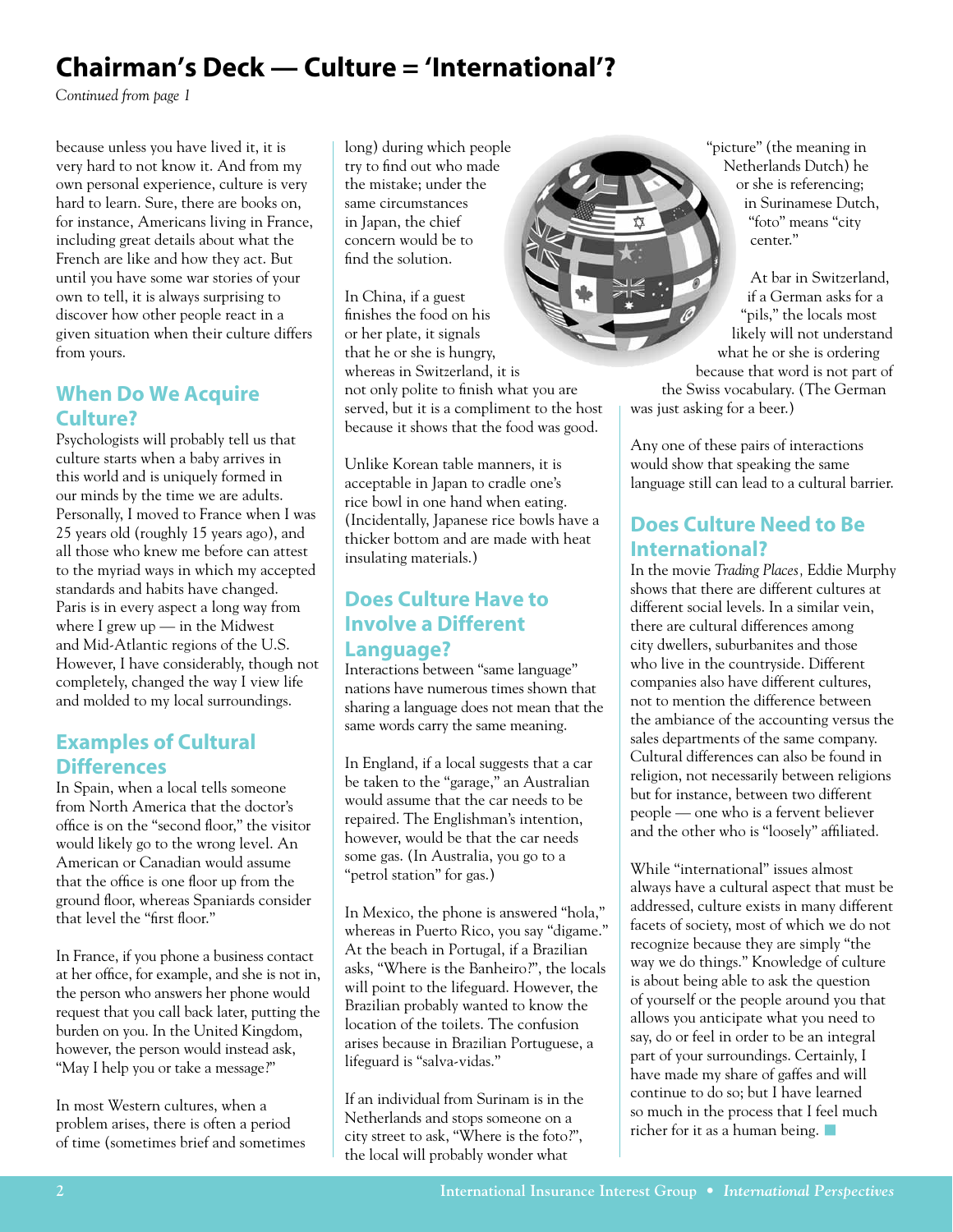# **Editor's Note — Swine Influenza (H1N1) Update**

by Mickey Brown, CPCU, ARM



**Mickey Brown, CPCU, ARM,** is a senior vice president at Marsh USA Inc. in Atlanta, Ga. He has more than 20 years' experience in international finance, mergers and acquisitions, risk management and commercial insurance brokerage. Brown is a graduate of Loyola College in Baltimore, Md.

**This article provides an update to** the editor's note on pandemics in the July 2009 edition of *International Perspectives.* According to a World Health Organization (WHO) Oct. 9, 2009, update, about 350,000 confirmed cases of the Influenza A (H1N1) virus, commonly referred to as Swine Flu, have occurred in 190+ countries and territories. More than 4,000 deaths have been reported as a result of the flu, the majority in the Americas. As some countries are not reporting all cases, the above counts are believed to be significantly less than the actual amount of cases.

At this time, most individuals who have become ill with the virus experienced typical flu-like symptoms and have recovered without requiring any special or extraordinary medical treatment. However, anyone who contracts Swine Flu may become severely ill, and people in certain groups appear to be at higher risk.

The world health community's understanding of the virus continues to evolve, and the Centers for Disease Control and Prevention (CDC) recently modified its guidance on the amount

of time individuals with influenzalike symptoms should be excluded from contact with others. Those with influenza-like symptoms should remain at home until at least 24 hours after they are free of fever (100 degrees F, 38 degrees C), or signs of a fever without the use of feverreducing medications. (In most cases this occurs between 3–5 days after onset.)

The U.S. Department of Health and Human Services and the CDC issued guidelines employers can follow to build a preparedness and action plan in a flu outbreak. However, experts say fear of a pandemic may have waned and employers may have slipped into a false sense of security. Therefore, the H1N1 influenza virus could wreak havoc on employers if they are not prepared.

In its guidelines, the CDC asks employers to work with employees to implement plans that can reduce the spread of flu, while keeping their business functioning during a slumping economy. The CDC also advises employers to encourage employees to receive a vaccination for seasonal flu as well as the H1N1 virus when that vaccine becomes available.

Employers also should be flexible in allowing employees to stay home if they are ill, without fear of losing their jobs. Actions such as unpaid leave and negative vacation balances are examples of two methods of absence management when workers have already used their available days off.

Businesses should get to know their local health officials and community leaders, who will communicate flu risk information in affected local areas. (Another way employers can gauge the seriousness of a flu outbreak is monitoring school closings.) Government agencies also encourage that other steps — such as stocking up on hand sanitizers, soap, tissues and other infection-prevention products — be done as early as possible, so they will be readily available during an outbreak, when stores and distributors may not be able to keep up with demand.

In general, pandemic plans must include the ability to react quickly and reflect the flexibility to change scenarios depending on the pandemic severity. Pandemic planning should address both economic and social conditions. Social concerns include the health and safety of employees, human interactions and employee isolation. Economic issues include employee recovery, loss of suppliers and diminished customers.

An important consideration is that while physical assets and information technology may not be affected directly, the employees who operate the support structure may be distressed, particularly if there are high levels of absenteeism either from employees' own illnesses or having to care for others.

Refer to Figure 1 for a suggested pandemic planning resource map. In summary, effective pandemic planning also requires due diligence focused on:

- Critical business processes.
- Supply chain and infrastructure.
- Medical and human resource policies.
- Insurance policy contracts.

From an insurance policy standpoint, fear that H1N1 may be present in or near the insured's property (resulting in employee absences or diminished customers) will likely not trigger coverage. Moreover, most insurers are likely to find that the presence of H1N1 does not constitute physical loss or damage under the policy. Of course, the outcome of any claim is dependent on its facts and the legal rules in the applicable country jurisdictions. Let's focus specifically on property/ business interruption and workers compensation insurance issues.

#### **Property Insurance**

Despite the potential for H1N1 to result in significant business disruptions, there will not be many situations in which property (business interruption and time element) insurance policies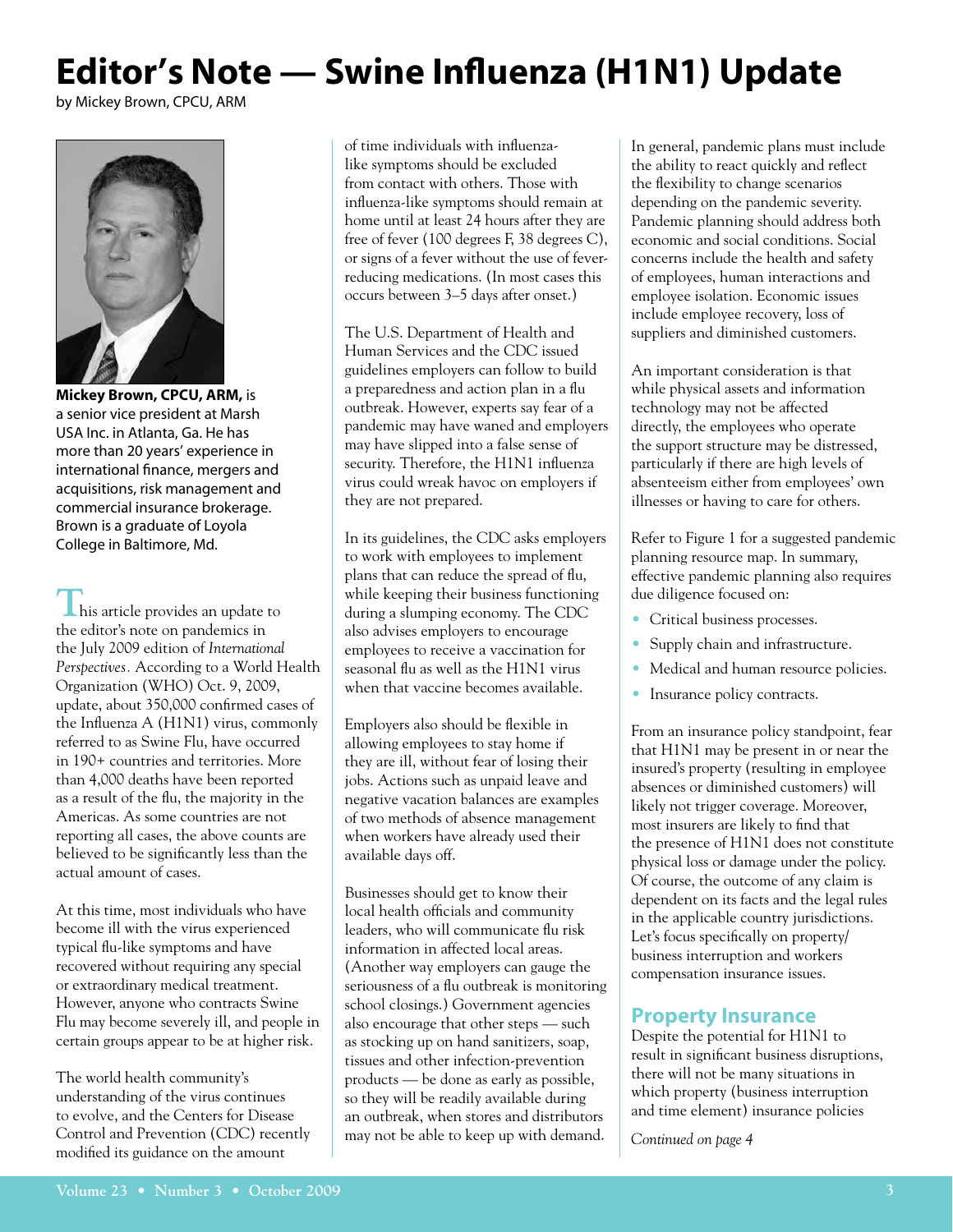## **Editor's Note — Swine Influenza (H1N1) Update**

*Continued from page 3*

will provide coverage. In addition to the lack of physical damage, property insurance companies may also refer to "contamination" exclusions.

As business interruption is not a financial guarantee, it does not cover a decline in profits due to reduced traffic where the business is located. An exception here could be the "civil authority" provisions that grant limited coverage when governmental authority prohibits access to the facility. However, "civil authority" must be triggered by an event that would also be covered if it had happened at the insured premises. H1N1 may not be such an event! Of course, it is even more likely that coverage will be denied if a business closes on a voluntary basis.

There are few insurers that currently offer stand-alone pandemic coverage options to transfer business

interruption losses. Coverage is typically very expensive and includes significant deductibles as well as coinsurance. Most stand-alone pandemic policies include a public health trigger, such as requiring the WHO alert to reach level 5 or 6. For the H1N1 virus or variants, insurers are reluctant to consider coverage because the alert has already reached level 6. (Please refer to the July 2009 issue of International Perspectives for a complete description of WHO pandemic level phases.)

### **Workers Compensation Insurance**

Depending on local statutes relative to occupational disease, workers compensation could be the mechanism to cover pandemic flu-related employee disability, as long as the exposure meets the jurisdictional compensability

standard. In general, an occupational disease is caused due to excessive exposure to hazardous substances at work.

Employees affected by disability under such conditions could therefore receive compensation benefits, pursuant to the respective laws of workers compensation. Some jurisdictions specifically list those occupational diseases that are covered, and others consider whether the risk of exposure is greater on the job than it would be to the general public. In any case, this interpretation will vary by country and state/provincial laws.

While insurance policies may or may not be a key source of recovery in the event of a pandemic, an understanding of the coverage issues and potential responses can certainly assist in the pandemic planning process.  $\Box$ 

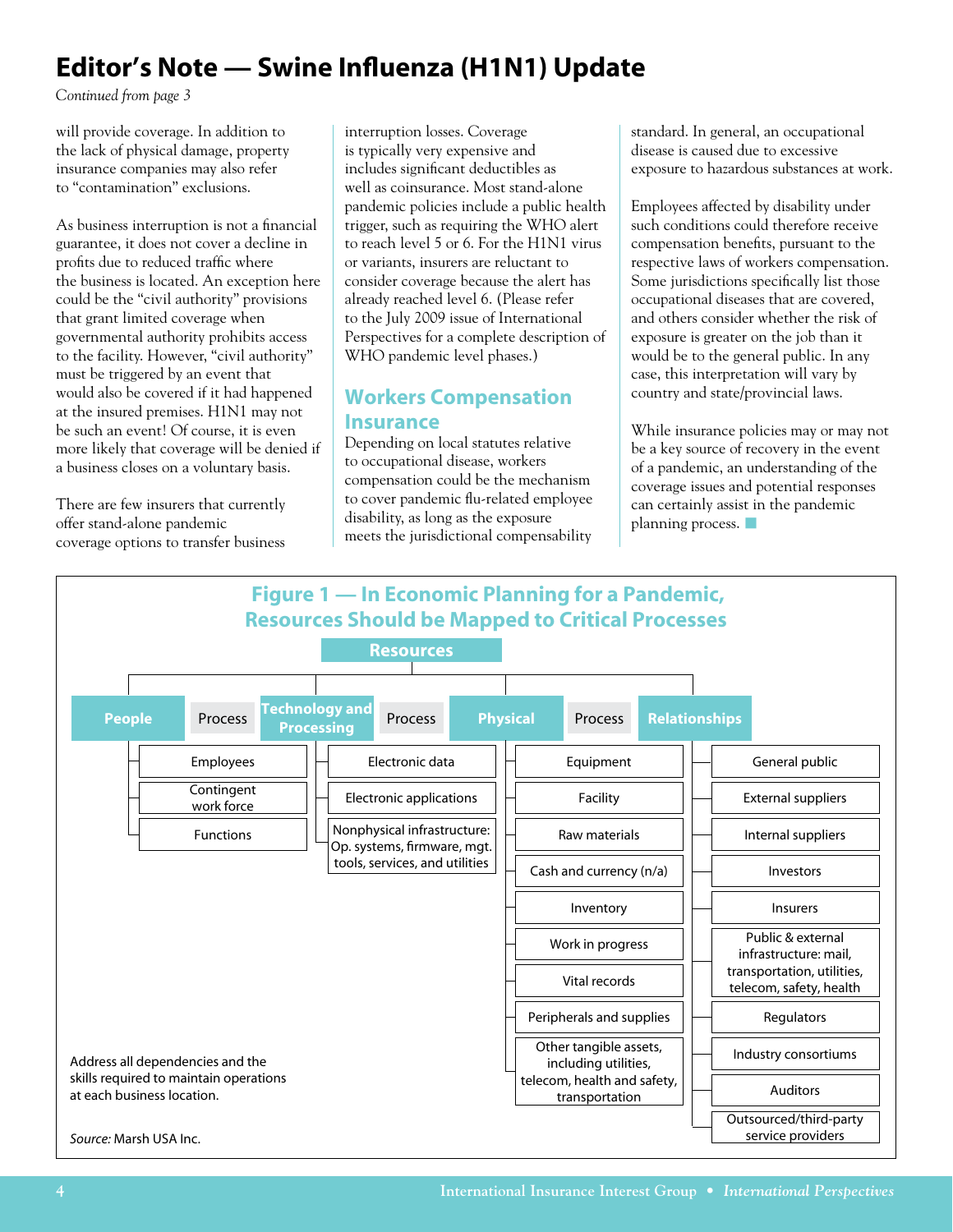# **Thailand Political Risk — Still in Jeopardy**

by John L. Linantud, Ph.D.

![](_page_4_Picture_2.jpeg)

**John L. Linantud, Ph.D.,** is an assistant professor of political science at the University of Houston-Downtown. He earned his doctorate in political science from Arizona State University and a master's degree from George Washington University. Linantud's teaching and research interests include nation-building, American foreign policy, and East and Southeast Asia.

**Editor's note:** This is the fourth in a series of articles commissioned by the CPCU International Insurance Interest Group on Asian country political risks. Previous articles addressed Vietnam, the Philippines and China.

### **Introduction**

**I**n 1992, Bangkok was in turmoil as demonstrators tried to force a military government to relinquish power. The armed forces had fired into the crowds and hundreds of people likely died. In response, King Bhumibol Adulyadej (born 1927; king 1946–present) personally commanded the prime minister (PM) and the opposition leader to stop the violence. The two supplicants, both career soldiers, obeyed and prostrated themselves before the king and a national television audience, all of which started an era of civilian government that lasted until the coup of 2006. As we shall see, this coup is part of an ongoing crisis in which even King Bhumibol has struggled to harness centrifugal forces that threaten to tear the country apart. (See Table 1.)

### **Siam to Thailand**

In 1939 the Kingdom of Siam changed its name to Thailand to accentuate the modern and nationalist credentials of the new regime. Unfortunately, World War II (1941–1945) proved a failure to Thailand after the country joined Japan in a doomed bid to regain territories Siam had lost to imperial Britain and France. Only U.S. pressure stopped Britain from annexing even more of Thailand after the surrender of Japan.

After World War II, Thailand became an anti-communist U.S. ally during the Cold War (1950–1991). Bangkok sent

![](_page_4_Picture_10.jpeg)

troops to fight in both Korea (1950– 1953) and Vietnam (1965–1973), but compared to the Four Tigers of Asia — Hong Kong, Singapore, South Korea and Taiwan — Thailand cared little about industrial planning.

Under the military-dominated politics, coups were the standard method of regime change, poverty and inequality were widespread, and elite generals, ministers and Thai-Chinese businessmen gained a global reputation for factionalism and collusion. The police and army, moreover, seemed to invest more in vice and narcotics than in national security.

*Continued on page 6*

### **Table 1 — General Thailand Facts**

| <b>Official Name</b>    | Kingdom of Thailand           |
|-------------------------|-------------------------------|
| Religion                | Buddhist — 95%                |
| <b>Comparative Size</b> | Two times the size of Wyoming |
| Population              | 65,905,410                    |
| GDP per capita (2008)   | \$8,500                       |

**Source:** *CIA World Factbook:* Thailand, https://www.cia.gov/library/ publications/ the-world-factbook/geos/th.html, accessed Aug. 2, 2009.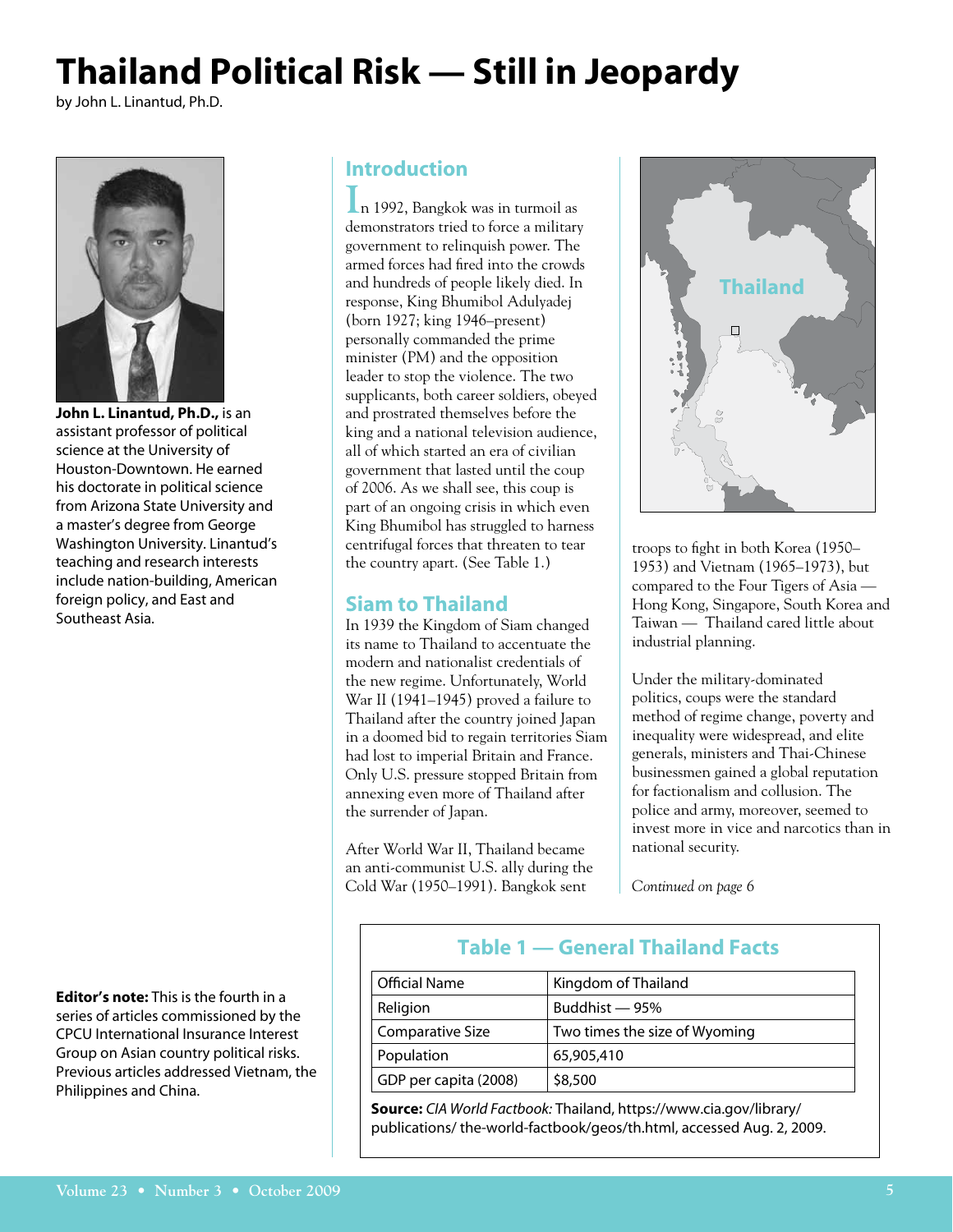### **Thailand Political Risk — Still in Jeopardy**

*Continued from page 5*

### **Front Line State and Fifth Tiger**

Urgency began to replace complacency after Thai communists rebelled in 1965. In 1975, Thailand's geopolitical situation devolved from bad to worse when communists won the Vietnam War and overthrew the monarchies in neighboring Laos and Cambodia. By 1980, Vietnam had occupied and installed client regimes in these two countries, turning Thailand from a backwater into a front-line state against revolution in Southeast Asia.

Thailand avoided becoming the next domino by implementing a set of difficult reforms that shaped the nation we see today. First, the crisis forced Bhumibol, a private man, to become king after the assassination of his brother. He toured combat zones, worked with his hands and was photographed with real sweat on his brow. Unlike the monarchs of Vietnam, Laos and Cambodia, Bhumibol not only survived but prospered during the Cold War because his personal integrity translated into legitimacy for the entire state.

Second, Bhumibol's right-hand man, General Prem Tinsulanonda (born 1920; Prime Minister 1980–1988; current Privy Council chief), focused on nationbuilding, counterinsurgency, and the extension of government authority to Thailand's raucous frontiers with Burma, Laos, Cambodia and Malaysia, all home to ethnic minorities, communist insurgents and narcotics traffickers. Third, businessmen and government ministers pursued an industrial strategy based on foreign investment and exports.

![](_page_5_Figure_6.jpeg)

Index 2008.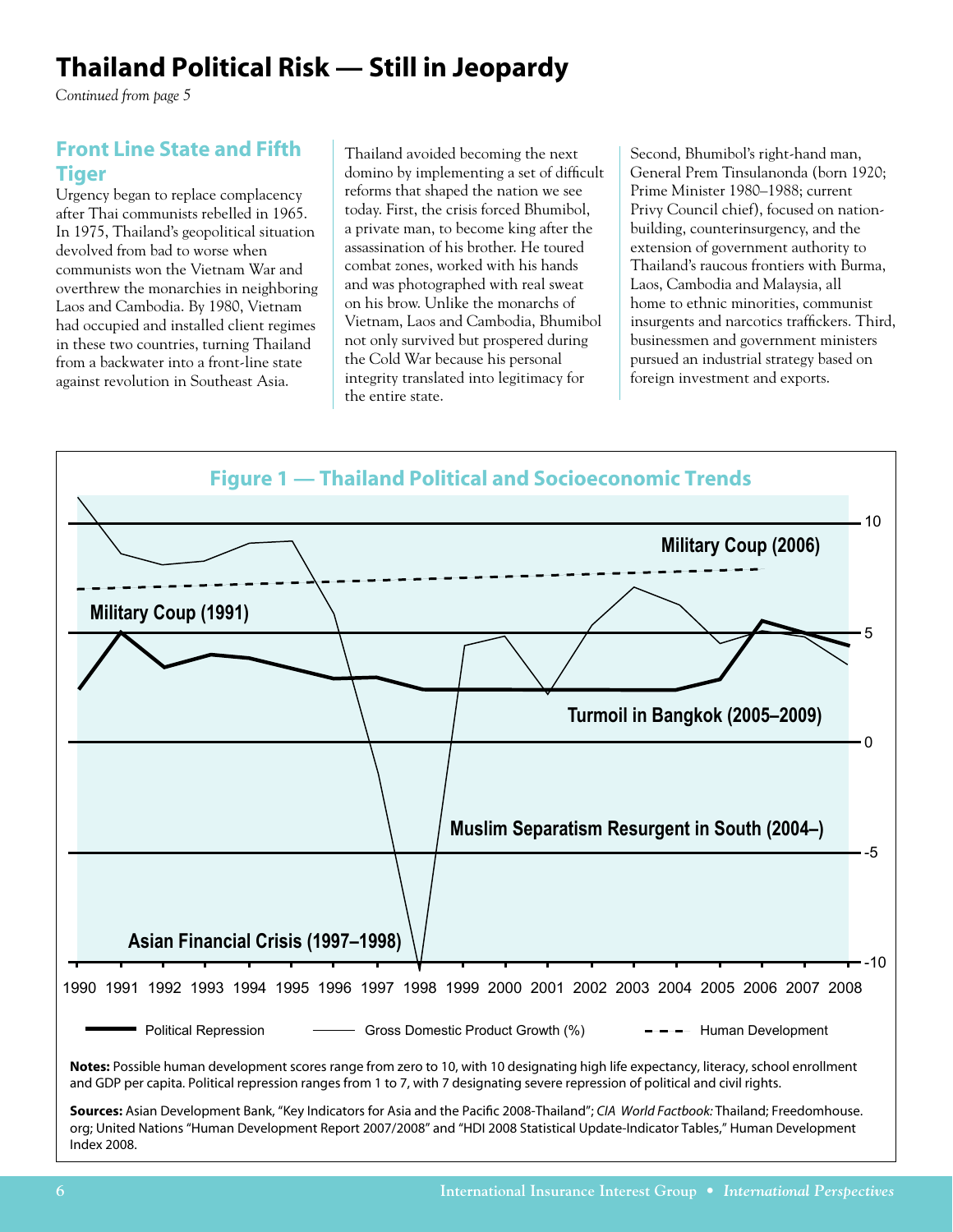Thailand made several unpleasant choices: The government limited political and civil rights, the military was ruthless against insurgents, and Bangkok allied with communist China and the infamous Khmer Rouge to push Vietnam from Cambodia. Nevertheless, by 1991 the communists had been defeated and high GDP growth rates tempted some analysts to dub Thailand the "Fifth Asian Tiger." As illustrated by Figure 1 on page 5, Thailand's steady human development created a far more literate and educated public, and political repression eased until the coup in 2006. The king and the armed forces, however, reserved the right to intervene in civilian politics in a time of crisis.<sup>1</sup>

Figure 1 indicates that the economy began to slip in the late 1990s, when a regional financial meltdown delivered negative growth and large-scale rural indebtedness. In 2004, a tsunami damaged the world-famous resorts on Phuket Island, and political violence and terrorism returned to three majority Muslim- and Malay-speaking provinces in the far south that had seen several wars for autonomy or independence since annexation by Siam in 1902.

![](_page_6_Picture_2.jpeg)

*Man of the People — King Bhumibol Adulyadej (Author Photo)*

### **Figure 2 — Political Timeline 2001–2011**

**2001:** Thaksin Shinawatra elected Prime Minister (PM) while under indictment for fraud; Thaksin acquitted. (Michael J. Montesano, "Thailand in 2001: Learning to Live with Thaksin?", *Asian Survey 42,* 1, January/February 2002, pp. 90-99)

**2005:** Thaksin re-elected PM. (Robert B. Albritton, "Thailand in 2005: The Struggle for Democratic Consolidation", *Asian Survey 46,* 1, January/February 2006, pp. 140-147)

**2006:** Under pressure from street protests, Thaksin prevails in snap elections, but opposition boycotts and court rulings prohibit formation of new government; military seizes power while PM visits United Nations and purges Thaksin loyalists from armed forces; coup endorsed by King Bhumibol and Privy Council. (James Ockey, "Thailand in 2006: Retreat to Military Rule," *Asian Survey 47,* 1, January/ February 2007, pp. 133-140)

**2007:** Pro-Thaksin People Power Party (PPP) wins elections despite Thaksin in exile. (James Ockey, "Thailand in 2007: The Struggle to Control Democracy," *Asian Survey 48,* 1, January/February 2008, pp. 20-28)

**2008:** Courts convict Thaksin in absentia for corruption; violence escalates between pro-Thaksin Red Shirts and monarchist Yellow Shirts; Yellow Shirt blockades of government offices, television stations, and airports force courts to dissolve PPP governments in September and December; Democrat Party gains power and elects Abhisit Vejjajiva PM. (Kitti Prasirtsuk, "Thailand in 2008: Crises Continued," *Asian Survey 49,* 1, January/February 2009, pp. 174-184)

**2009 (through mid-September):** Red Shirts force postponement of East Asia-Association of Southeast Asian Nations Summit; police crackdown on Red Shirts in Bangkok; Yellow Shirt leader Sondhi Limthongkul survives assassination attempt; Red Shirts petition King for royal pardon of Thaksin; Sondhi faces multiple charges of libel. ("Thai 'Yellow Shirt' founder wins jail appeal," www.channelnewsasia.com, Sept. 12, 2009; AFP Bangkok, "Govt warns of delay on Thaksin ruling," *Gulf Times*, Aug. 18, 2009; "More warrants in Sondhi case likely," *Bangkok Post,* Aug. 9, 2009)

**2011:** Elections for Prime Minister.

The latest insurgency has driven Westerners from the area, claimed over 3,500 dead and shows no signs of slowing down. To further complicate matters, an old boundary dispute with Cambodia flared up, and intelligence from Myanmar (nee Burma) suggests that country may pursue a nuclear program.<sup>2</sup>

### **Capital Turmoil**

The hardy citizens of Thailand are accustomed to geopolitical risk, economic disorder and bad weather. The problems in Bangkok since 2006 really revolve around the rise and fall of former policeman and telecommunications billionaire Thaksin Shinawatra — once Prime Minister and richest man in Thailand but now an exiled criminal barred from holding public office — and the deterioration of the rule of law.

### **Thaksin versus the Establishment**

The timeline in Figure 2 reveals several important patterns. First, in 2001–2007, Thaksin and his allies dominated elections for the popular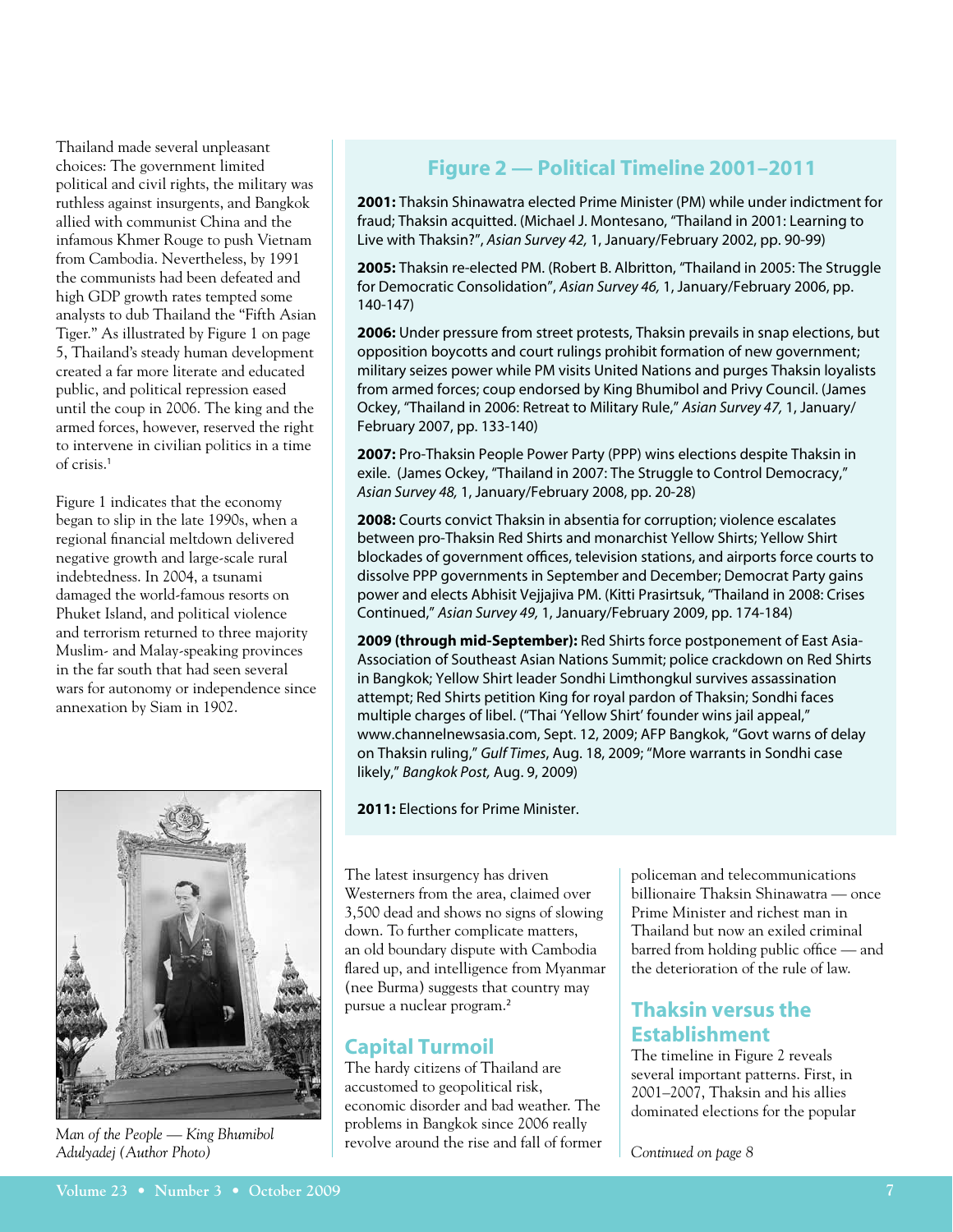## **Thailand Political Risk — Still in Jeopardy**

*Continued from page 7*

legislative assembly, which selects the PM. Second, the political establishment has negated these elections through boycotts, military pressure, street protests, criminal investigations and court rulings. Third, People Power by both sides has led to civil violence and the disruption of everyday life. Fourth, current Prime Minister Abhisit Vejjajiva is not popularly elected and, should his government survive that long, will possess a weak mandate until the 2011 elections. (See Figure 2.)

The removal of Thaksin is a victory for Cold War-era guardians, led by 88-year old Prem Tinsulanonda, who saw Thaksin as too independent of the established order; too connected inside the armed forces and the media; too able to buy votes and allies; too corrupt, even by local standards; and even too popular to remain in power.

Thaksin's early headline programs were financially reckless, especially grants of 1M baht (@ U.S. \$30,000) each to 70,000 local villages, state purchase of bad loans, the suspension of rural debts, and virtually free doctor visits. Furthermore, Thaksin ordered a "War on Drugs," especially methamphetamine, which caused almost 3,000 deaths in 2003 alone. Anyone who tries to clean up narcotics in Thailand will sooner or later run afoul of elites who protect the rackets, but Thaksin also dismissed the establishment as old-fashioned, harassed critical journalists through bank audits and placed inexperienced cronies in public offices.<sup>3</sup>

Critics thus concluded that Thaksin was an incipient dictator waiting for a chance to seize even more power or, in a spectacular worst-case scenario, turn the country into a republic with no monarchy or state protections of Buddhism. Ironically, Thaksin's own popularity sealed his fate after he won enough legislative seats in 2005 to block opposition votes of no-confidence. The failure to counter Thaksin through constitutional means paved the way for the coup of 2006.

![](_page_7_Picture_6.jpeg)

*Democracy Monument in Bangkok. (Author Photo)*

### **People Power versus the Rule of Law**

The unfinished conflict between Thaksin and the Bangkok establishment has exposed the country to long-term uncertainty on other fronts. Electoral returns, for instance, indicate that Thaksin's support comes from rural voters in the North and Northeast, while his opposition comes from cities and the South. Such a regional and cultural divide may polarize the country for years. The use of People Power and multimediadriven "guerilla theatre" to compel regime change, moreover, is fraught with the risk of civil violence, crackdowns by security forces and another military coup (should street protests spiral out of control).

Thaksin's supporters wear red, the international color of bottom-up social change, while their opponents wear yellow to represent the king. Thaksin is no communist, but some "Yellow Shirts" think the worst of some "Red Shirts," given Thailand's revolutionary past and current proximity to communist China, Laos and Vietnam. Regardless of what they stand for, both camps overwhelmed the rule of law in 2008 and 2009. Largescale bloodshed has been avoided, but

several people have died, and official casualty estimates from Red-Yellow street brawls and confrontations with riot police are unreliable.

More certain is that Thailand is losing the battle against its lawless reputation. (To be fair, a certain type of tourist visits the country precisely for vice and narcotics.) In 2008, Transparency International, a global civil society organization leading the fight against corruption, ranked Thailand a respectable 13 out of 32 states in the region, behind Malaysia and Singapore but ahead of Vietnam, Philippines, Cambodia, Laos and Myanmar. Tourism, which accounts for 6 percent of GDP, might still contract by 30 to 40 percent in 2009, partly due to incidents like the Yellow Shirts occupying airports that stranded 300,000 travelers last December. Simply put, Thailand cannot afford to sabotage tourism during a global downturn and a decline in GDP growth that began in 2003.<sup>4</sup>

### **What Next?**

The negative public reaction to the cancellation of the East Asia-Association of Southeast Asian Nations summit because of Red Shirt demonstrations, the Thai New Year riots in Bangkok and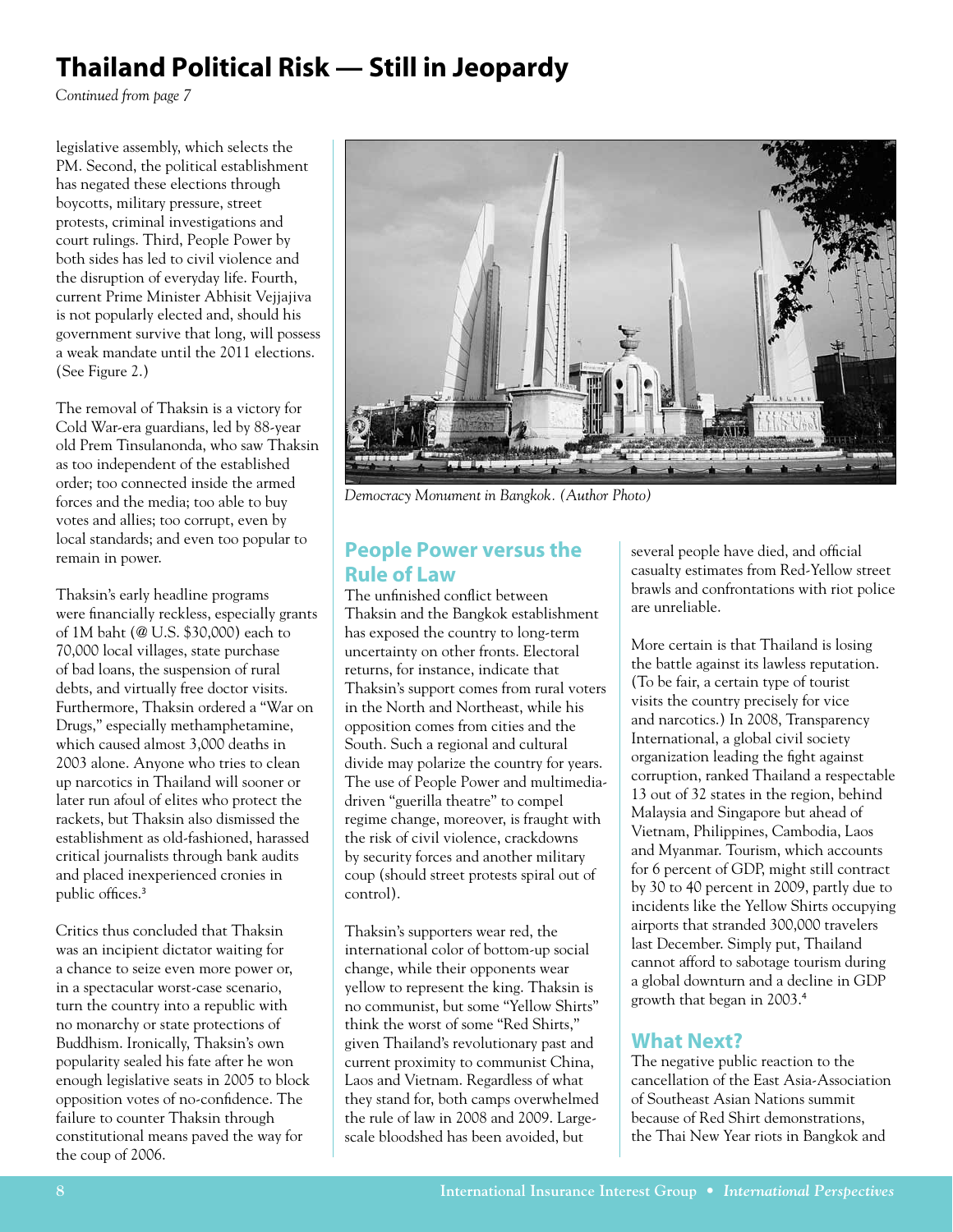the attempted assassination of Yellow Shirt leader Sondhi Limthongkul, all in April 2009, may prove a turning point in restoring normalcy to Bangkok. One indicator would be the successful completion of the summit rescheduled for October 2009.

The willingness of the Yellow and Red Shirts to stand down, however, will face a severe test in the 2011 legislative elections. Whoever loses should resist the impulse to reverse the outcome through People Power or extra constitutional means. This might prove difficult for the Yellow Shirts if Thaksin or his proxies again do well in the polls.<sup>5</sup>

Thailand must deal with another issue. The 81-year old King Bhumibol endorsed the coup of 2006, but his disapproval of Thaksin has not stopped the Red Shirts from protesting or agitating for his return. Why not? Since the King is a political actor, it is logical to ask if others manipulate him to determine how much the legitimacy of the state still depends on the monarchy and to speculate how much of that legitimacy depends on Bhumibol as a man rather than the throne as an institution. Such questions carry implications for Thailand's present and future stability.

Unfortunately, *lese majeste* laws obstruct trying to answer them. During the Cold War, the government correctly judged that communists would eliminate the monarchy, so being a communist was, and is, a violation of *lese majeste.* But authorities still act as if anyone who might offend the monarchy poses a threat to national security. The result is a small number of prosecutions and a much larger zone of self-censorship among citizens, public officials, activists, scholars and journalists.

### **Conclusion**

Thailand is dealing with several political crises, none of which will be resolved in the near future. A realistic appraisal of political violence and terrorism must anticipate further insurgency in the

![](_page_8_Picture_6.jpeg)

*Spires in Wat Phra Keo, Bangkok, Thailand*

south, lingering disputes along Thailand's other borders and unpredictability in Bangkok.

Barring a coup or revolt that dissolves the current government, the next hurdle will be the legislative elections of 2011. If they breed a new round of People Power and coups, Thailand might very well become a regional afterthought. The eventual passing of King Bhumibol will offer an even deeper test of Thailand's ability to adapt to change. The implications of a weak royal successor in this fractious country suggest that his exit is not something to be welcomed.  $\blacksquare$ 

### **References**

- 1. Linantud, John L. "Pressure and Protection: Cold War Nation-Building in South Korea, South Vietnam, Philippines and Thailand," *Geopolitics,* 13, 4 (October 2008), pp. 635-656.
- 2. "Recruiting Militants in Southern Thailand," Asia Report No. 170 (June 22, 2009), International Crisis Group, http:// www.crisisgroup.org/home/index. cfm?id=6170&l=1, accessed July 11, 2009; Fleming, Cassie. "Ethnic violence spreads in Thailand," *Washington Times,* July 24, 2009; Charoenpo, Anucha and

Tansubhapol, Thanida. "Thailand looks into Burma nuclear link," *Bangkok Post,* Aug. 4, 2009.

- 3. Montesano, Michael J. "Thailand in 2001: Learning to Live with Thaksin?", *Asian Survey* 42, 1 (January/February 2002) pp. 90-99; Mutebi, Alex M. "Thailand in 2003: Riding High Again," Asian Survey, Vol. 44, No. 1 (January/ February, 2004), pp. 78–86 (80).
- 4. "2008 Corruption Perceptions Index Regional Highlights: Asia-Pacific," Transparency International, www. transparency.org, 2 pages, accessed July 30, 2009; "Thailand: Calming the Political Turmoil," Asia Briefing No. 82, Sept. 22, 2008, page 7, International Crisis Group, http:// www.crisisgroup.org/home/index. cfm?id=5689&l=1, accessed July 21, 2009; Chinmaneevong, Chadamas. "Summit collapse to cost B200bn; Travel Executives Fear 200,000 Job Losses," *Bangkok Post,* April 12, 2009; Elmore, Mick."Thai airport reopens after PM ousted by court," *The Associated Press,* Dec. 3, 2008.
- 5. "Thousands Rally to Give Peace a Chance," *Bangkok Post,* May 5, 2009; Murphy, Colum. "Populism Erodes Thailand's Old Order," *Far Eastern Economic Review,* June 5, 2009.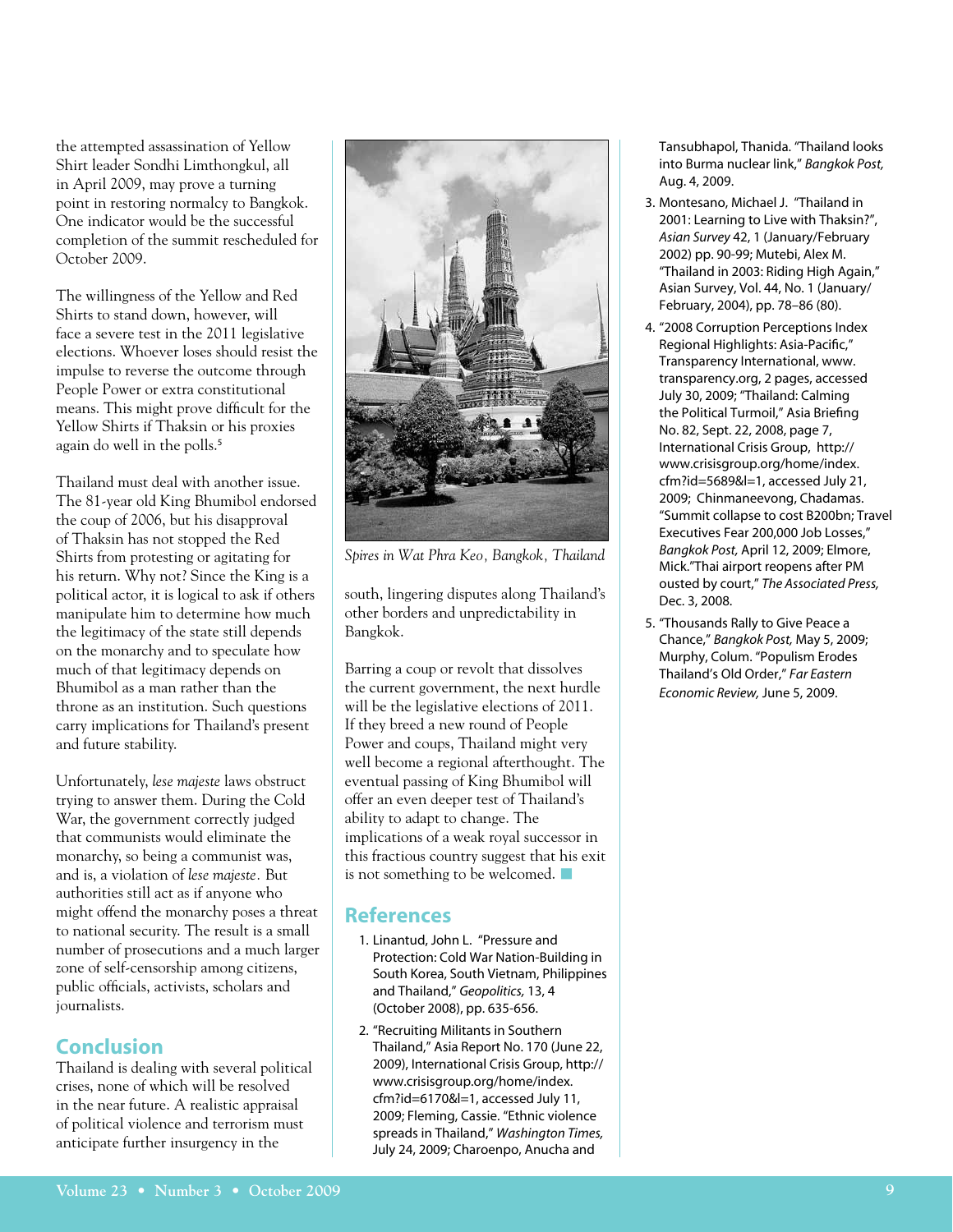## **The Environmental Liability Directive — A Challenge for the European Insurance Industry**

by Mathias Schubert

![](_page_9_Picture_2.jpeg)

**Mathias Schubert** is a vice president with Gen Re, Corporate Underwriting Services (CUS), in Cologne, Germany. Originally an attorney-at-law, he has been with the company since 1988. After completing a decade in casualty facultative underwriting with a three-year assignment to Gen Re's New York City office, he switched to the treaty side and joined CUS in 1999. His main function is manager for underwriting support in non-U.S. liability business.

**Editor's note:** This is the second in a series of articles presented by the International Insurance Interest Group on the European Union's Environmental Liability Directive. The author, Mathias Schubert, based this article on his Gen Re Topics No. 16 paper, "The Environmental Liability Directive — A Challenge for the European Insurance Industry," and is reprinted with permission. © Gen Re Corporation and Kölnische Rückversicherungs-Gesellschaft AG 2008. The third and final article in the Environmental Liability Directive series will focus on the German insurance market and the impact of the Environmental Liability Directive.

**The Environmental Liability Directive** (ELD) poses two questions for liability insurers. The first question is whether potential coverage for ELD losses exists under the current General Liability policy wordings. The second question concerns new insurance concepts that make coverage available intentionally with regard to environmental liabilities under public law, including liabilities under the ELD.

### **ELD Coverage under Conventional General Liability Policies**

Considering that liabilities under the ELD are at least partly at the borderline of insurability, one would probably agree that coverage in respect of these liabilities should always be the result of a deliberate act, accompanied by appropriate risk assessment and other underwriting protocols, rather than the result of "given" standard products.

In the short-term to midterm, markets would therefore appear to be acting wisely if they made sure that conventional general liability (GL) policies do not afford coverage in respect of environmental damage under the ELD (and arguably other, already existing statutory provisions). Of course, this raises a number of questions concerning the policy forms.

In the context of standard GL coverage, two issues need to be analyzed. The first issue is whether liabilities under the Directive come within the coverage grant of a GL policy. If this is the case, or is arguably the case, the next issue is whether the pollution exclusion removes the coverage.

### **Coverage Grant**

The first issue raises several questions. The first aspect is whether or not the type of liability imposed under the Directive is within the scope of the

insurance cover. In some markets, it is "civil liability" rather than "legal liability" (e.g., Germany, Austria, France, Italy and Spain). Liability under the Directive would indeed qualify as "legal liability," but not as "civil liability."

Another question arises where the GL policy affords coverage in respect of legal liability for "damages." Are clean-up costs that are imposed by the government considered to be "damages"? The position that this is not the case was a judicial trend in the U.S. until about 1990. Since then, however, more and more U.S. courts have moved in the opposite direction, holding that cleanup costs do constitute "damages." Of course, the precise wording of the policy is important. If the word "compensation" is used rather than "damages," a court of law might construe the policy to provide wider coverage.

The third aspect is whether "environmental damage" falls under any category of covered losses. Unlike Environmental Impairment Liability (EIL)/Pollution Legal Liability (PLL) policies, GL policies do not use terminology specific to environmental matters in the coverage grant. Internationally, the common denominator for GL policies is that they provide coverage for bodily injury (BI) and property damage (PD), which are in most but not all cases further defined. Coverage for BI and PD will include financial loss consequential to the BI/ PD. Coverage beyond this common ground comes in two flavours: specific coverage extensions (such as libel, slander or trespass) and "all risk" extensions called pure financial loss, financial loss or economic loss coverage (i.e., coverage for financial loss not consequential to BI/PD).

Assuming the basis coverage grant just described, the question arises as to whether "environmental damage" may constitute property damage. The answer is to some extent a factual issue.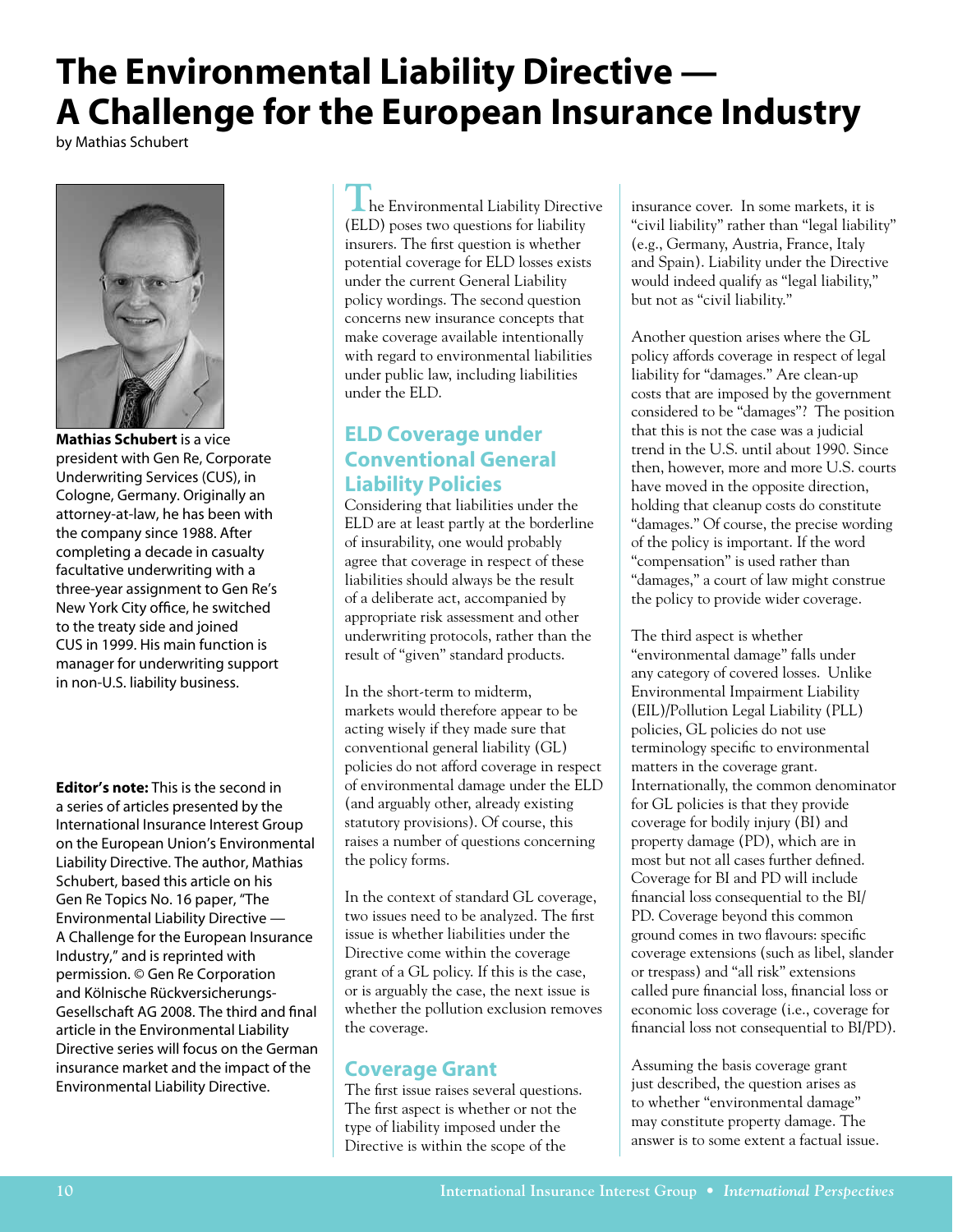An interesting legal question concerns whether a claim for property damage can fail because environmental damage (as defined in the ELD) does not constitute damage to individually owned property. In the U.S., numerous courts have decided that an insured is covered for property damage — not only where the property "belongs" to the claimant, but also where the claimant holds the property "in trust" for others, such as a state in its role as a trustee of the natural resources of the state for its citizens.

*Internationally, the common denominator for GL policies is that they provide coverage for bodily injury (BI) and property damage (PD), which are in most but not all cases further defined.*

Understandably, insurers' first and foremost concern would be insureds who may become liable as site operators. Nevertheless, thought should also be given to exposures that are not directly site-related. Such exposures can stem from contractors who perform work on third-party premises or product manufacturers whose products are being used at such premises. Such insureds may cause conventional property damage at third-party premises, which could subsequently cause environmental damage requiring remedial measures. The cost incurred for these measures might be viewed as consequential loss flowing from the covered property damage, in which case insurers could end up paying for environmental damage "indirectly."

One might argue that this type of scenario is less likely to materialize than scenarios concerning only site operators, but the fact remains that a policy can suffer significant loss from an exposure that has not been contemplated. This

aspect has prompted the relevant working party with the German Insurance Association to develop exclusionary language that would remove from coverage any liability attaching solely by operation of the ELD under all existing covers, including GL policies.

#### **Pollution Exclusions**

• **The United Kingdom.**

Various pollution exclusions are in use in the U.K., but the most widespread are the Association of British Insurers (ABI) wording (or a company-specific version of it) and Lloyd's Underwriters' Non-Marine Association (NMA) Clause 1685.

 The ABI wording excludes "all liability in respect of Pollution or Contamination" unless it is "caused by a sudden identifiable unintended and unexpected incident which takes place in its entirety at a specific time and place during the Period of Insurance." Thus, "sudden and accidental" scenarios triggering liability under the Directive would be covered — if the "environmental" damage constitutes PD or if a coverage extension such as pure financial loss applies.

![](_page_10_Picture_9.jpeg)

 NMA Clause 1685 ("Industries, Seepage, Pollution and Contamination Clause No. 2") contains exclusionary language relating to "(1) Personal Injury or Bodily Injury or loss of, damage to, or loss of use of property, and (2) the cost of removing nullifying or cleaning-up pollution, and (3) fines, penalties, punitive or exemplary damages." Under the first two conditions, a write-back reinstates coverage if the "seepage, pollution or contamination is caused by a sudden, unintended and unexpected happening during the period of this Insurance." Again, "sudden and accidental" scenarios triggering liability under the Directive would not be barred from coverage by the exclusion. The write-back under the second condition is noteworthy, and its coverage implications would perhaps merit further investigation.

#### • **Continental Europe.**

Policies in Germany, Austria, France and Spain cover "civil liability" rather than "legal liability." Therefore, liability arising directly from the Directive is not covered; only "indirect" liability — ELD costs in the form of consequential loss flowing from traditional property damage — would seem possible.

 In most markets of the "old EU," partial pollution exclusions are standard. Such exclusions are also used in Member States in Central and Eastern Europe as an alternative to full pollution exclusions. Typically, partial pollution exclusions remove from coverage the losses arising out of gradual scenarios, leaving intact coverage for "sudden and accidental" discharges of pollutant. In some markets, such as France and Italy, the limited pollution coverage is normally subject to a sub-limit; more and broader coverage is available based upon the local pool solutions.  $\blacksquare$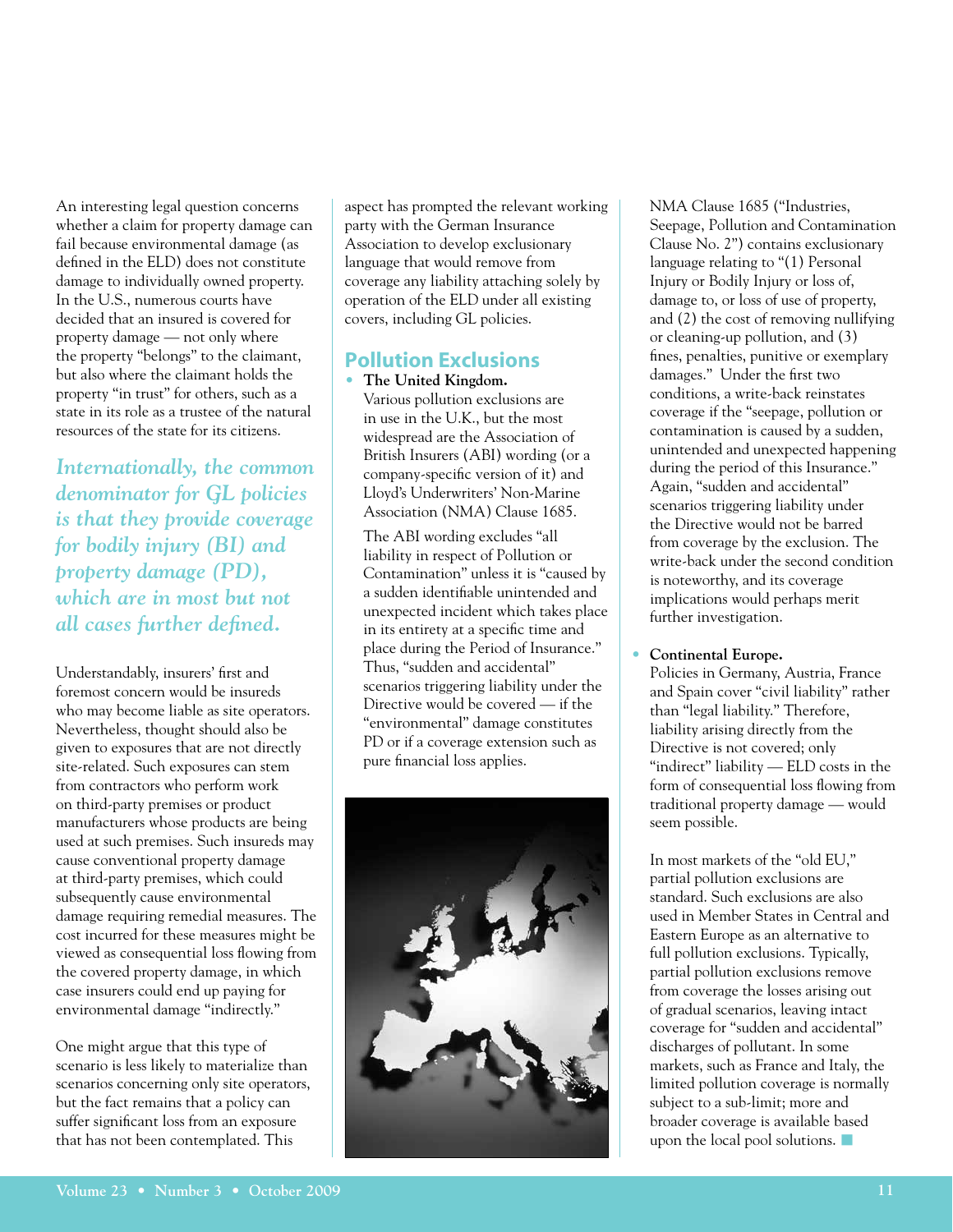# **An Introduction to Transfer Pricing**

by Keith Robinson, Ph.D., Dan Axelsen, Ph.D., and Dana B. Wissman

![](_page_11_Picture_2.jpeg)

**Keith Robinson, Ph.D.,** is a principal in the Transfer Pricing Group of PricewaterhouseCoopers LLP. He is the transfer pricing office leader for the Greater Atlanta Office. Robinson has more than 15 years' experience in performing transfer pricing analyses at the international-tax and statetax levels. He may be reached at keith.w.robinson@us.pwc.com

![](_page_11_Picture_4.jpeg)

**Dan Axelsen, Ph.D.,** is a manager in the Transfer Pricing Group of PricewaterhouseCoopers LLP. He specializes in the design and implementation of complex economic models used in the context of transfer pricing practice. Axelsen assists clients with transfer pricing planning and documentation and has published extensively in economics. He may be reached at dan.axelsen@us.pwc.com.

![](_page_11_Picture_6.jpeg)

**Dana B. Wissman** is a director in the Transfer Pricing Group of PricewaterhouseCoopers LLP. She has consulted with multinational corporate clients on a national and regional basis regarding international structuring and transfer pricing matters since 1996 and has been at PricewaterhouseCoopers since 2002. Wissman may be reached at dana.wissman@us.pwc.com.

**M**ost firms are organized as a series of separate legal entities, often with a parent company as well as a number of operating subsidiaries who sit under the parent. These subsidiaries might operate in different states, or in different countries, from that of the parent.<sup>1</sup> There is often a clear distinction between the functions that the parent company performs versus those performed by a particular subsidiary. For example, the parent might perform its company's key strategic decision-making activities (e.g., CFO or CEO), while a subsidiary might perform certain routine distribution or manufacturing functions related to its core product offerings.

The related entities within the group would typically transact with each other in conducting their business. For example, the entity performing distribution functions may buy products from the entity performing manufacturing, and both of these entities might obtain management services from the parent. The prices charged in these related party transactions affect the

income reported, and therefore the taxes paid, by each related party in the group.

The role of the transfer pricing regulations is to prohibit companies from distorting their income and from avoiding taxes by manipulating the prices charged in their related party transactions. Transfer pricing rules seek to prevent this distortion by requiring the prices charged in related party transactions to be consistent with the prices that would be charged if the parties were not related. This article will introduce the concept of transfer pricing by using an example of a hypothetical company with one parent and two subsidiaries.

In developing this example, consider a certain product that the hypothetical company markets, produces and sells the widget. A second assumption is that the parent company is located in the United States, in the state of California, with its two subsidiaries located in Canada and the United States (in the state of Florida). Furthermore, Canada and the United States have different federal tax rates, and California and Florida have different state tax rates. The transfer pricing rules in Canada and the United States are different in certain ways, which has transfer pricing implications.

Possibly the most fundamental consideration, in determining a price at which related parties should transact, is to develop a thorough and complete understanding of the underlying facts and circumstances of the transaction — that is, to clearly understand the foundation of the transaction. More specifically, in order to establish an appropriate transfer pricing policy it is necessary to delineate the functions performed, risks assumed and assets employed by each related entity, both the parent and each subsidiary.

In this hypothetical example, the parent ("Strategy US") primarily functions as the key strategic decision maker for the company, including:

• Making all sales and marketing decisions regarding the widget.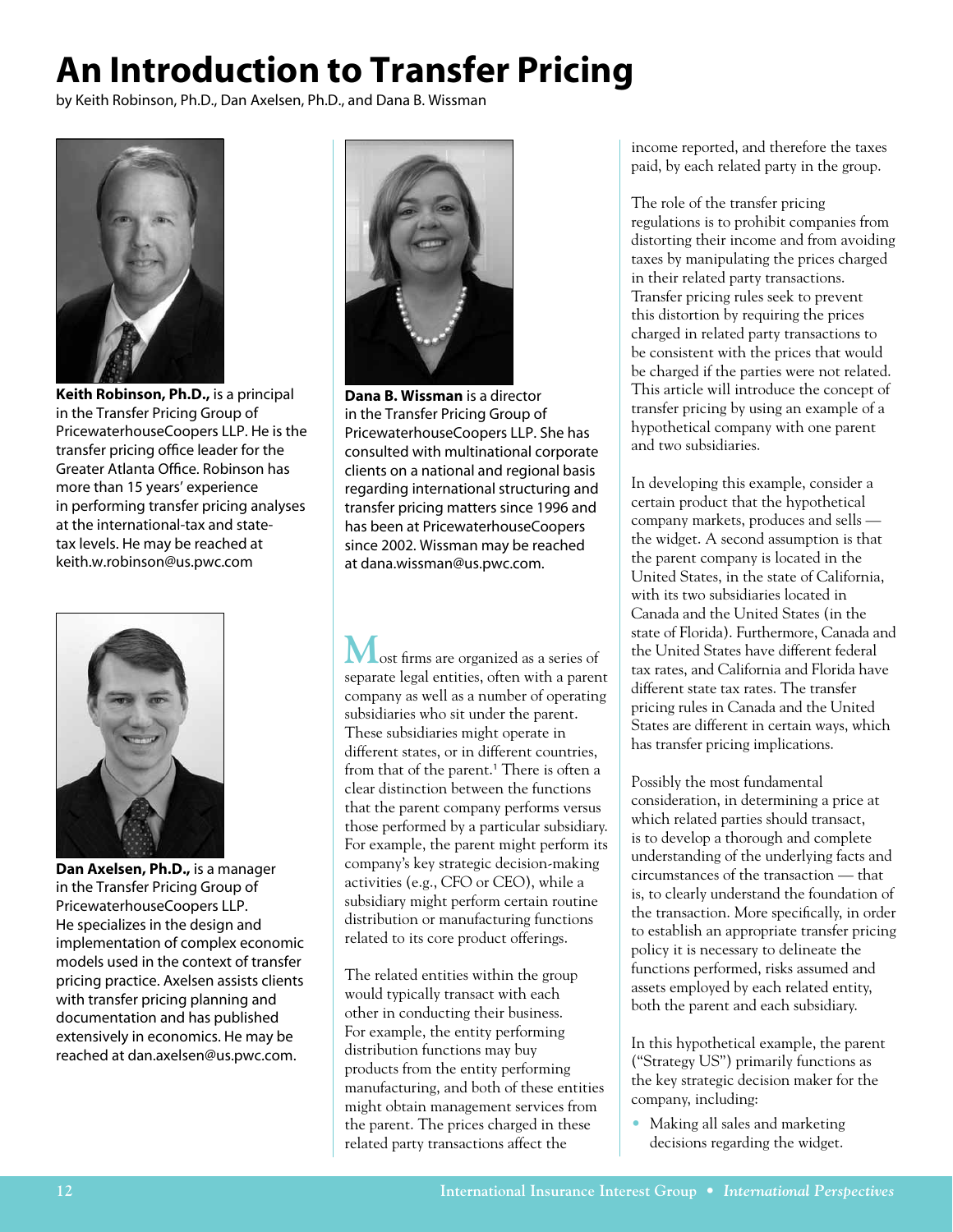- The price at which the widget is sold.
- The way in which the widget is packaged.
- The coloring used on the widget.
- The form and shape in which the widget assumes.

Strategy US also provides financing and other cash management services to its two subsidiaries through its treasury, and provides legal support, information technology, human resources, budgeting and other services related to strategic decision making.

The U.S. subsidiary ("Widget US") is the manufacturer of the widget and produces the widget in its Florida plant. Some of the widgets produced by Widget US are sold to U.S. customers and some of the widgets are sold to Canadian customers through the company's Canadian subsidiary ("Widget Canada"), which routinely distributes the widgets in the Canadian market. Therefore, Strategy US provides strategic management services to each of its two subsidiaries.<sup>2</sup> Furthermore, Widget US sells widgets to Widget Canada for distribution to third-party Canadian customers.

Functionally speaking, Strategy US is a service provider, Widget US is a manufacturer, and Widget Canada is a distributor. Thus, the aforementioned intercompany transactions raise the following questions:

- Should Strategy US charge for the services it provides to Widget Canada and Widget US?
- Should Widget US charge Widget Canada for its manufacture and sale of widgets to Widget Canada?
- What is the role of transfer pricing in evaluating these intercompany transactions?

First, Strategy US should charge both Widget Canada and Widget US for any services that it performs on behalf of either entity where the subsidiary receives a direct benefit from the

provision of the services — normally strategic management services by their very nature provide direct benefit to the service recipient.<sup>3</sup> Secondly, Widget US should charge Widget Canada when it sells widgets to Widget Canada. Transfer pricing is a formal framework that can be used to establish such prices.

*The role of the transfer pricing regulations is to prohibit companies from distorting their income and from avoiding taxes by manipulating the prices charged in their related party transactions.*

So how might the prices that should be charged be determined from a transfer pricing perspective? The pricing between Strategy US and Widget US, Widget US and Widget Canada, and the pricing between Strategy US and Widget Canada, must be at arm's length. Pricing an inter-company transaction at arm's length simply means that the intercompany transaction (provision of services by Strategy US to Widget Canada and Widget US or sale of Widgets by Widget US to Widget Canada) should be priced in a manner that reflects pricing that would have occurred between third-parties under sufficiently similar circumstances.

The requirement for arm's length pricing suggests that intercompany prices should be equivalent to prices that result from negotiations or markets between unrelated buyers and sellers. In practice, there is generally no one correct and unitary arm's length price, but instead a range of prices that normally reflect the arm's length pricing concept. Pricing is, of course, constrained by the transfer pricing regulations in the U.S. and in Canada.

More specifically, consider one of the intercompany transactions — sales of widgets from Widget US to Widget Canada. Functionally speaking, Widget US was determined to be a manufacturer of widgets. As a manufacturer, it procures resources, uses those resources in its production process, and then sells widgets to U.S. third parties and to Widget Canada.

Alternatively, Widget Canada was assumed to be a routine distributor, simply fulfilling Canadian customer orders with their demand for widgets, and in doing so, purchasing the widgets directly from Widget US. Per the transfer pricing regulations in the U.S. and Canada, the transfer pricing analysis might look for similar third-party Canadian distributors to see what they earn — third-party distributors (functionally comparable to Widget Canada) that are routine in their operations.<sup>4</sup>

The arm's length operating margin for a set of sufficiently comparable thirdparty Canadian distributors may then be used to establish the pricing between Widget US and Widget Canada, by testing whether the prices left Widget Canada with a normal level of profits. An alternative method might be to compare the prices Widget US charges its thirdparty customers to the prices it charges to Widget Canada.

The provision of services by Strategy US would be potentially evaluated in a similar manner — looking for either internal comparables or to the market in general to collect information regarding third-party pricing or earnings.

From an operational perspective, the hypothetical widget company would price its intercompany goods and services in an arm's length manner, but also in a way that optimizes its cash, tax and operational objectives, within the constraints of the transfer pricing regulations. For example, in this simple example, there are several stakeholders who care a great deal about the transfer pricing policies of the hypothetical firm.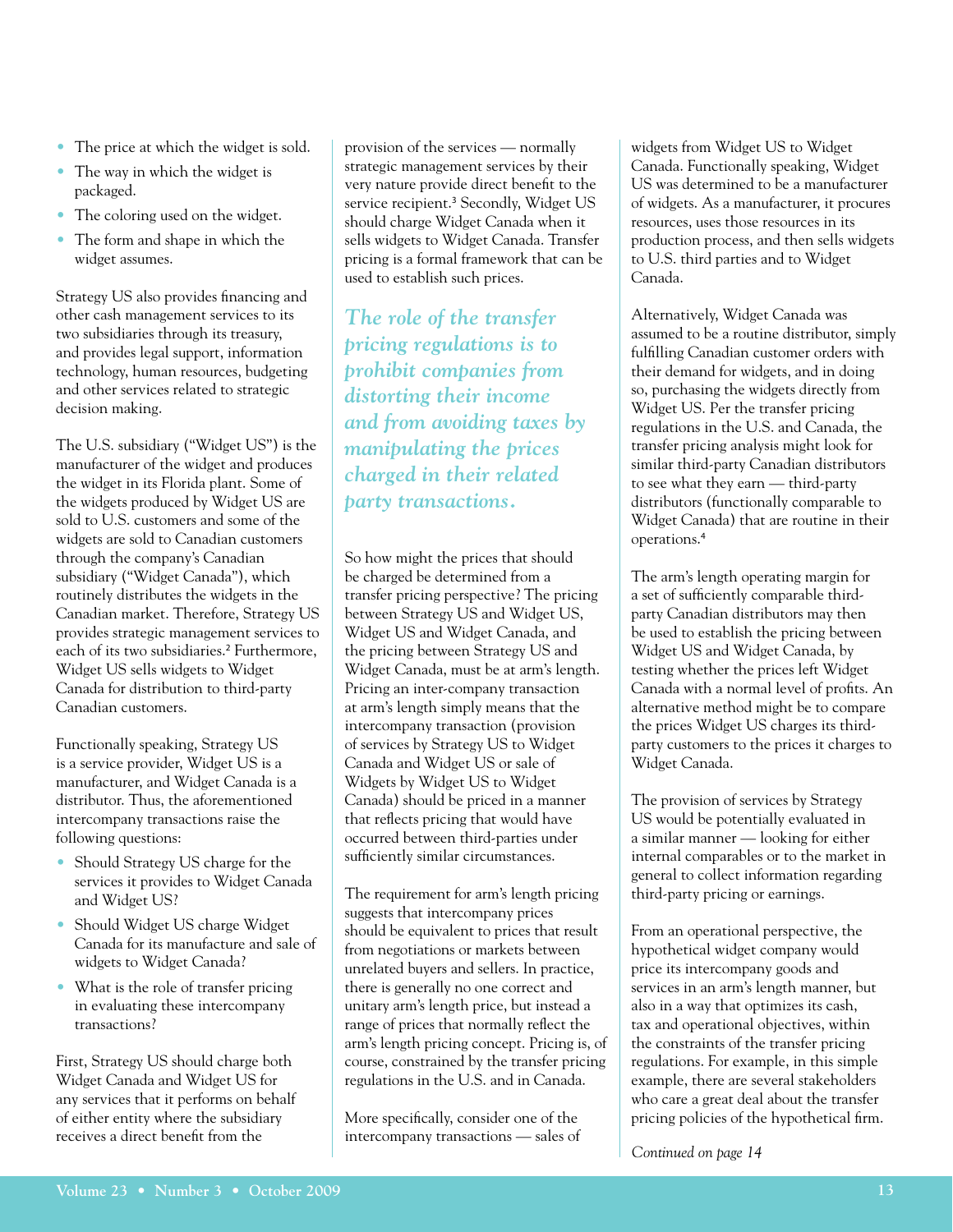## **An Introduction to Transfer Pricing**

*Continued from page 13*

![](_page_13_Picture_2.jpeg)

First, the states of California and Florida each want to make certain that it receives a fair share of tax; and the United States and Canada each want to ensure that it is receiving a fair share of tax (taxable income resulting from the company's transfer pricing policies and practices).

Consequently, any transfer pricing regime put forth by the hypothetical widget company would need to reflect the transfer pricing rules, regulations and convention of each of these tax jurisdictions.

Moving away from the example, and taking a more high-level and policyfocused perspective, the international consequences surrounding transfer pricing are great — each and every country (or alternatively, each and every tax jurisdiction) has as at least one of its primary objectives to protect its tax base. But it also needs to do so in an equitable manner — as not doing so can have future consequences, e.g., loss of potential future investment.

One of the primary goals of policy-makers around the world is to attract investment into their countries, and in doing so, increase their tax bases in the long run. Equally important is for each country to

protect its existing investments, i.e., to prevent the erosion of its existing tax base. Transfer pricing has implications for both.

Without formal transfer pricing regulations in the U.S. for instance, firms could optimize their cash, tax and operational objectives without any regard to the amount of income left in the U.S. — transfer pricing enforcement helps the U.S. protect its tax base. However, with regard to additional investment, the U.S. doesn't want to make it too difficult for firms to make global operational decisions, and thus the transfer pricing regulations in place cannot be too aggressive, or further future investment could subside as a result.  $\blacksquare$ 

### **Endnotes**

- 1. The parent and the subsidiaries may have different tax statuses as well, e.g., nonprofit versus profit.
- 2. In the typical fact pattern, Strategy US would also be the economic and legal owner of the company's intangible property, which also has transfer pricing implications. However, the transfer pricing implications of intangible property is outside the scope of this example.
- 3. In practice this is a much more complicated task. For instance, certain types of services cannot be charged, such as shareholder (stewardship) related services or services that do not provide a direct benefit to the service recipient. There is also detailed guidance, in the U.S. for instance, regarding the characterization of the allocable cost pool and the reasonableness of any allocable cost pool allocation in general.
- 4. Ultimately the approach selected to analyze the intercompany transaction under review would be based on reference to the appropriate sections of the U.S. and Canadian transfer pricing regulations.

**Authors' note:** *The focus of this article is to introduce the concept and practice of transfer pricing in general, but in doing so, the extent of this discussion is limited. Transfer pricing is complicated, and the practice of transfer pricing is driven by detailed rules and regulations, to which cannot be described properly and in any great detail in this article.*

*In the United States, for instance, Internal Revenue Code §482 and Treasury Regulations §1.482 & 1.6662 provide detailed guidance with respect to appropriately evaluating intercompany transactions of many alternative types. The Organization for Economic Co-operation and Development ("OECD") Transfer Pricing Guidelines provide such guidance as well, in addition to many other countries, like the United States, that have their own set of rules or regulations.*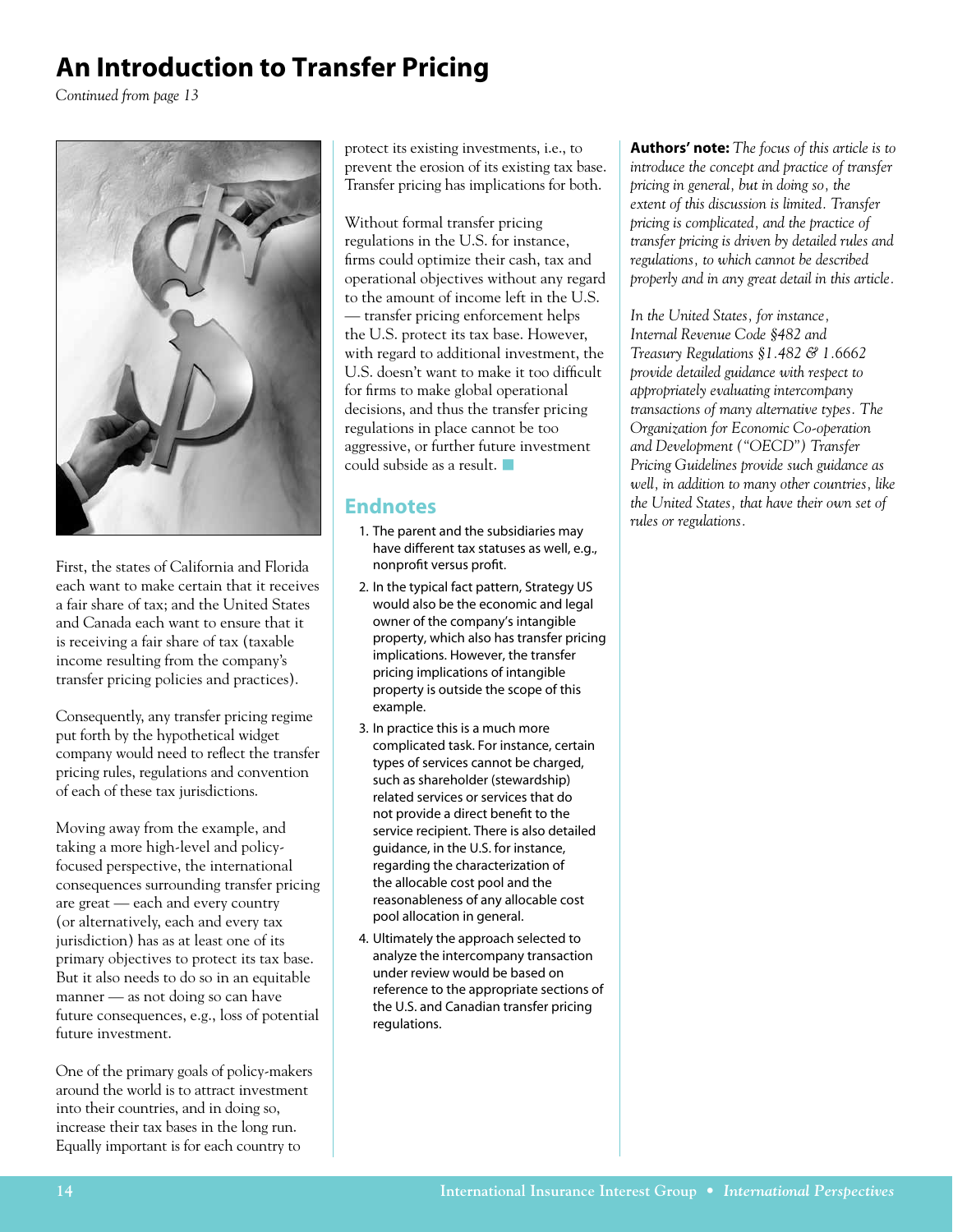## **2009 International Connections Visits in Zurich**

by Daniel Hess, CPCU, ARM, CIB

![](_page_14_Picture_2.jpeg)

**Daniel Hess, CPCU, ARM, CIB,**  is the owner and developer of ABRAXAS INSURANCE AG and acts currently as the legal representative of Reliance National Insurance Company (Europe) Ltd. in Switzerland. ABRAXAS INSURANCE AG is also a Lloyd's coverholder. Previously, Hess was general manager for Reliance National Insurance Company (Europe) Ltd. and has had experience working with various insurance, reinsurance and intermediaries. Educated in Switzerland and the United States, Hess received his CPCU designation in October 1989. He is currently president of the CPCU Society's Europe Chapter.

**A** spring meeting of the CPCU Society's Europe Chapter was held in April 2009 in Zurich, Switzerland, as Zurich is fast becoming the world's insurance and reinsurance powerhouse. During this time frame, we arranged CPCU international connections visits with some of the large local companies. As the CPCU designation is not widely known in Switzerland, we have a considerable task to inform the Swiss insurance field about the CPCU program.

Our first meeting was held with Zurich Insurance Group. In addition to myself in attendance were **Mike Kerner,** global chief underwriting officer, Zurich Financial Services; **Marvin Kelly, CPCU,**  **MBA,** then CPCU Society president and chairman; **James R. Marks, CPCU, CAE, AIM,** CPCU Society chief executive officer; **Joel A. Appelbaum, CPCU, ARM, AIS,** member of the CPCU Society Board of Directors and chief analytics officer with Zurich Direct Underwriters in Overland, Kan. (USA).

We took the opportunity to discuss current issues in the CPCU Society with Kerner. We also tried to find out how we can support the educational needs of Zurich Insurance Group and how Zurich in turn can support the CPCU Society. Kerner agreed to continue Zurich's support of the CPCU Society and its members. He has since taken on new challenges within the company, and we will hold a follow-up meeting with the new person in charge of education at Zurich Insurance Group.

Our second meeting was held with Kessler Consulting Inc., the largest Swiss insurance broker. Kessler is also the Marsh affiliate in Switzerland. As Marsh is already a significant sponsor of the CPCU Society in the U.S., we hope to replicate the same support in Switzerland. We met with **Robert Kessler,** CEO, and **Esther Spiess,** head of Human Resources. Kelly, Marks and I represented the CPCU Society.

The five of us discussed the fact that one of the hurdles a Swiss person has to overcome is the fact that he or she only has a self-study option as regards professional development, as there are usually not enough people taking the same courses to warrant a formal class. The Europe Chapter, however, furnishes a mentor to those students who are interested in taking advantage of this resource.

In our third meeting, we met with Swiss Re, including **Rita Lötscher**  and **Gerhard Felder,** who work for the Swiss Re Academy, an in-house center for continuing education and specific insurance courses. (Note: During a previous Connections visit, held in 2005, the CPCU Society shared with Swiss Re that in the U.S. Swiss Re is a proud sponsor of CPCU and a goal is to replicate this support in Europe at the home office in Zurich.)

As a coincidence, Lötscher is also on the board of the Insurance Institute of Switzerland, which is furthering its educational initiative by offering a number of Insurance Institute of America courses, such as the Associate in Risk Management (ARM) and the Associate in Underwriting (AU).

The meeting with Swiss Re was followed by a lunch at the world famous "K1 Restaurant" on the first floor of its building, where the view over the lake is as phenomenal as the cuisine.  $\blacksquare$ 

![](_page_14_Picture_14.jpeg)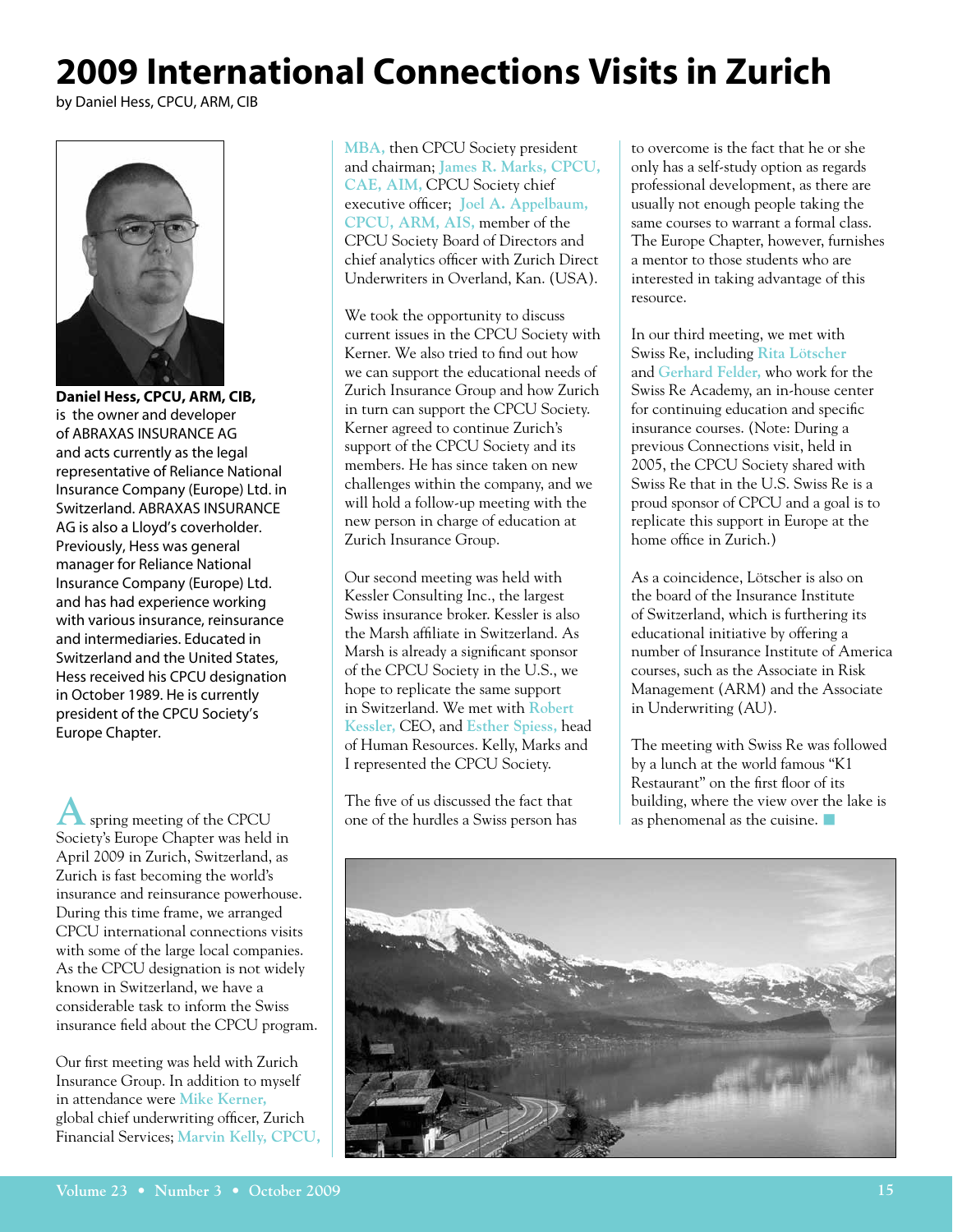## **Partnering with a Russian University to Promote Education**

by Cinda L. Hartman, CPCU, CLU

![](_page_15_Picture_2.jpeg)

**Cinda L. Hartman, CPCU, CLU,** founded her own insurance agency, Hartman & Lally Insurers Inc., in Berwick, Pa., in 1976. Since its inception, the firm has acquired seven other insurance agencies. Hartman is a course instructor for the CPCU Society's Northeastern Pennsylvania Chapter and a guest lecturer at the Insurance Institute of St. Petersburg University in St. Petersburg, Russia.

**P**ut simply, Russia is the world's biggest frontier, bordering the Far East, Middle East and Europe. Russia's size alone commands world respect, notwithstanding its key geopolitical position. The Russian economy, however, faces tremendous challenges of both modernizing itself and dealing with the capital freeze in the current global economy. I am pleased to report that the CPCU Society is assisting Russia to progress on both fronts!

My first visit to Russia was in 1993, as part of a risk management delegation sponsored by People to People, an organization that bridges cultural and political borders through education and exchange, to the former Soviet Union and the newly Independent States. The CPCU Society's current Immediate Past President and Chairman **Marvin Kelly, CPCU, MBA,** was part of this delegation.

It was during this two-week stint that Marvin and I began what was to become a long-term business endeavor to spread the word about the educational opportunities available from the CPCU Society and the American Institute for CPCU and the Insurance Institute of America (the Institutes).

During the intervening years, I have maintained personal contact and interaction with my new Russian friends. I have traveled back to Russia five more times, and hosted both individual Russian visitors in the U.S. and sponsored groups of students and professionals. I introduced them to the U.S. system of business and insurance delivery and service, as well as connected them to counterparts in our country.

My work has been primarily with the Economic Institute of the University of St. Petersburg in the former city of Leningrad, now known by its historic name of St. Petersburg. For the last 16 years, I have developed a close

relationship with the three individuals who founded the Economic Institute, **Igor Fomin, Natalia Kouznetsova** and **Galina Chernova.** As students at the University, they studied under renowned Russian professor **Sergei I. Tulpanov** and were disciples of global economics.

Tulpanov initially opened the Economic Institute as the Department of Modern Capitalism, but his economic views were not appreciated in the days of communism. He was frequently arrested and interrogated, and at one point even sent to Siberia. However, because Tulpanov was a decorated colonel and a hero of the revolution and of World War II, his popularity and prominence protected him from permanent exile or death. When he ultimately died in 1984, his books and papers were burned by the communists.

As soon as they could when Communism gave way, Fomin, Kouznetsova and Chernova encouraged the University of St. Petersburg to allow them to reopen the Economic Institute for the purpose of educating students in global economics, banking and the world of insurance for newfound capitalistic needs in Russia.

It is the legacy of my career that I was there from the beginning, working with them, teaching the Insurance Institute of America's Program in General Insurance (INS) and CPCU-type courses at the Institute, and engaging students with hands-on study. Moreover, I have strived for the opportunity to open the CPCU curriculum to these students in St. Petersburg but have been frustrated by the lack of funding at the University in Russia for supporting an ongoing course of study in CPCU. Other obstacles have included language barriers and the specific aim of CPCU courses toward American insurance issues.

However, due to the forward-thinking of our colleagues at the Institutes in Malvern, and the dedication of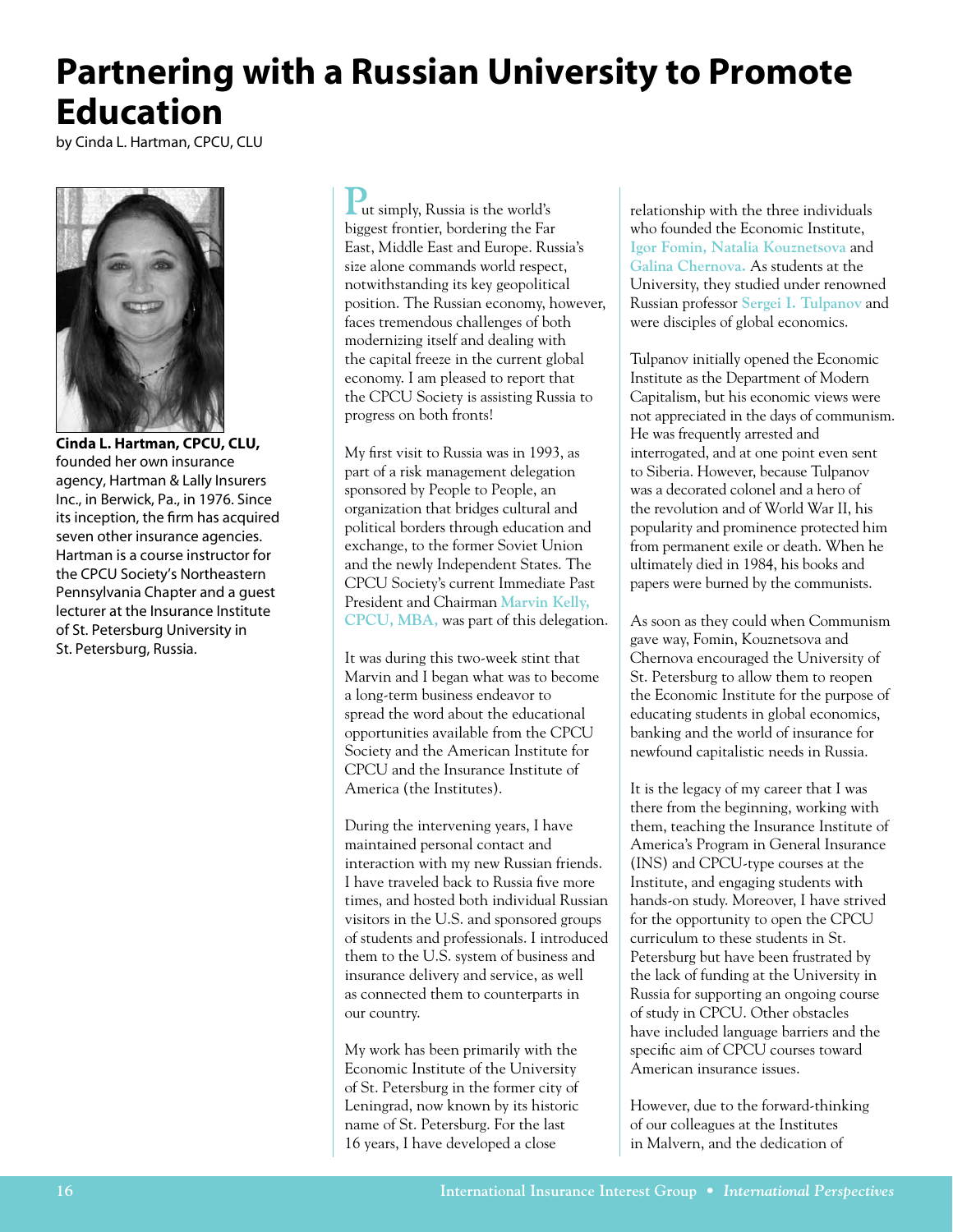![](_page_16_Picture_0.jpeg)

*The Bronze Horseman Statue of Peter the Great in St. Petersburg, Russia.*

professionals such as my supportive U.S. friend **Anthony Biacchi, CPCU, ARP,** an assistant vice president of assessments at the Institutes, we have achieved a breakthrough. The Institutes developed a new online approach to technical insurance education, COMET Online Learning, which although does not yet lead to a professional designation because it is in its nascent stages, nevertheless provides a course of study accessible globally. And COMET courses are not U.S. specific and appeal to the new global insurance profession.

In Russia, after reviewing the COMET curriculum, Igor Fomin approached one of his graduate students about taking a COMET Online Learning course on insurance fraud prevention. The student was eager to be our "pilot project" in this new method of globalizing our CPCU educational endeavors. Fortunately, there basically is no language barrier in this current generation of Russian university students, who have grown up with the assumption that fluency in English is vital to their professional development.

The problem of affordability, however, remained an obstacle. Even though the COMET curriculum is affordable from our point of view, the Economic Institute in St. Petersburg, as well as the University of St. Petersburg, did not have the cushion of funding to cover such continued educational studies for students. And the students and their families were not in a position to selffund a course that, although part of a portfolio of educational opportunities, did not lead to an immediate degree. When Russia was democratized, academics, including teachers, professionals and the like, were not included in the newfound wealth of the oligarchs.

That being said, I approached my local CPCU Society chapter, the Northeastern Pennsylvania Chapter, about this funding issue. All chapter members had been aware for decades of my work with the Russians, and many had been gracious hosts to visiting Russian professionals and graduate students.

The Northeastern Pennsylvania Chapter eagerly embraced the opportunity to be part of history by helping Russian graduate students assimilate into the global insurance profession by studying via COMET online. The chapter agreed to pay for one course per semester, which translates into sponsoring two COMET courses online per year for two Russian students.

COMET Online Learning has provided a vehicle to teach global insurance principles to Russian students and to integrate the high standards and principles espoused by my fellow CPCUs into a global insurance community. We had an opportunity to help Russia's insurance professionals step off with the right foot, as they entered the dazzling and confusing world of insurance.

And what about our COMET pilot student **Anna Arkhipova?** Well, she successfully completed the online COMET course. Of her experience Arkhipova commented, "I'd like to thank you for the opportunity to study Insurance. I passed the final tests, and I'm really happy about the course. It helped me a lot with my degree thesis."

Going forward, when the graduates of the University of St. Petersburg's Economic Institute enter the workforce, their understanding of insurance will be modeled on the ethical and forwardthinking vision of those of us who make up the CPCU Society. As Russia has a lagging economy, shrinking population and troubled financial sector, perhaps the work of CPCUs can positively influence its recovery efforts.  $\blacksquare$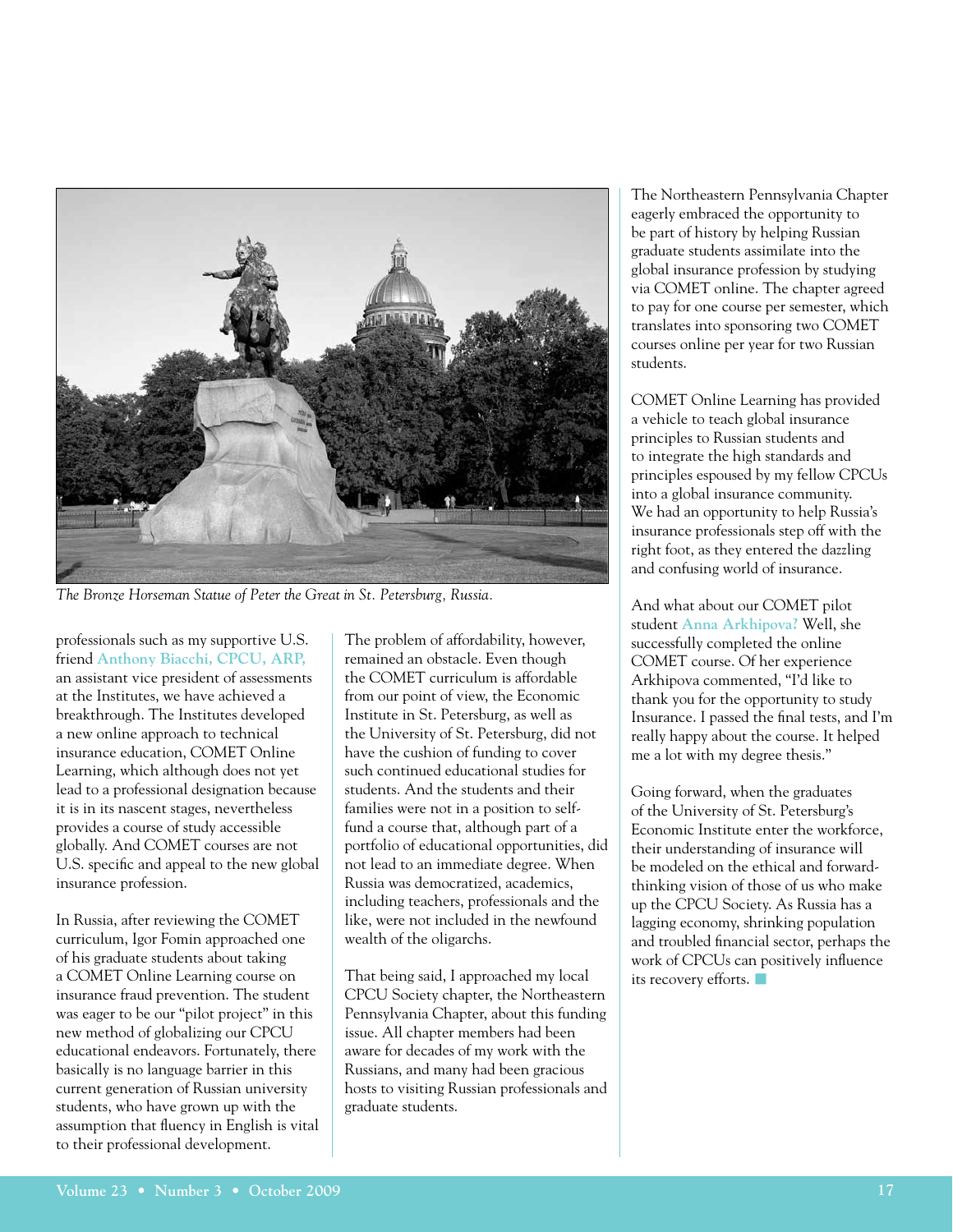## **International Insurance Interest Group Web Site Revamped … http://international.cpcusociety.org**

by Mickey Brown, CPCU, ARM

*"Whomever you are, no matter where you are located, welcome to the International Insurance Interest Group's newly revamped Web site! Learn more about international issues and our interest group, see our Visibility efforts, find out more about Membership services, the Educational tools at your disposal or just about the CPCU Society and the coveted CPCU designation. There is a wealth of information out there in this big world, and we have just started to begin to harness it. Go ahead — dare to learn!"* 

Chairman, International Insurance Interest Group *—* Anthony Fienberg, CPCU, ARe, RPLU

**The new International Insurance** Interest Group Web site presents an expanded offering of news, information and resources, accessible to both its CPCU members and the general public.

The simplified menu structure allows the user to target more easily the subject matter that he or she is seeking, based on five general areas of interest, as follows:

![](_page_17_Picture_6.jpeg)

- About International Insurance
- Visibility
- Members
- Education (Education menu detailed in Figure 1.)
- About the CPCU Society

Discover the wealth of opportunity by visiting the site, as you can click into common pages containing multiple menus to facilitate access points, which illustrate that CPCUs make it a "small world after all." Check us out!

### **Figure 1 — Education Menu Set Up**

- Seminars/Webinars/Presentations
- Center for Leadership
- Online Library
- *International Perspectives*
- International Resources
	- $\bullet$  World Time
	- Currency Converter
	- $\bullet$  World Map Time Zones
	- $\triangle$  Translations
	- $\triangle$  AXCO
	- International Quotes
	- Travel/Cultural Information
	- $\triangle$  International Links
	- $\triangle$  International News
	- $\triangle$  Travel Announcements
- International Insurance Course

![](_page_17_Picture_30.jpeg)

# Paris in the Springtime

### **CPCU Travel Program Presents**

#### **The Seine — Paris to Normandy • 13-Day River Cruise Beginning April 6, 2010**

See the sights of Paris and then cruise and tour the villages of France along the Seine to Normandy. Starting at \$2,995 (cost based on two in a cabin). *Space is limited.*  Sign up and pay early for up to a 10 percent discount. Extend your trip — A pre-trip in London and/or a post-trip in Paris are available from \$595.

**For reservations:** Call Grand Circle Travel (800) 221-2610.

**Questions?** Contact Dick Vanderbosch, CPCU, at (970) 663-3357 or rbosch@aol.com or visit http://seniorresource.cpcusociety.org.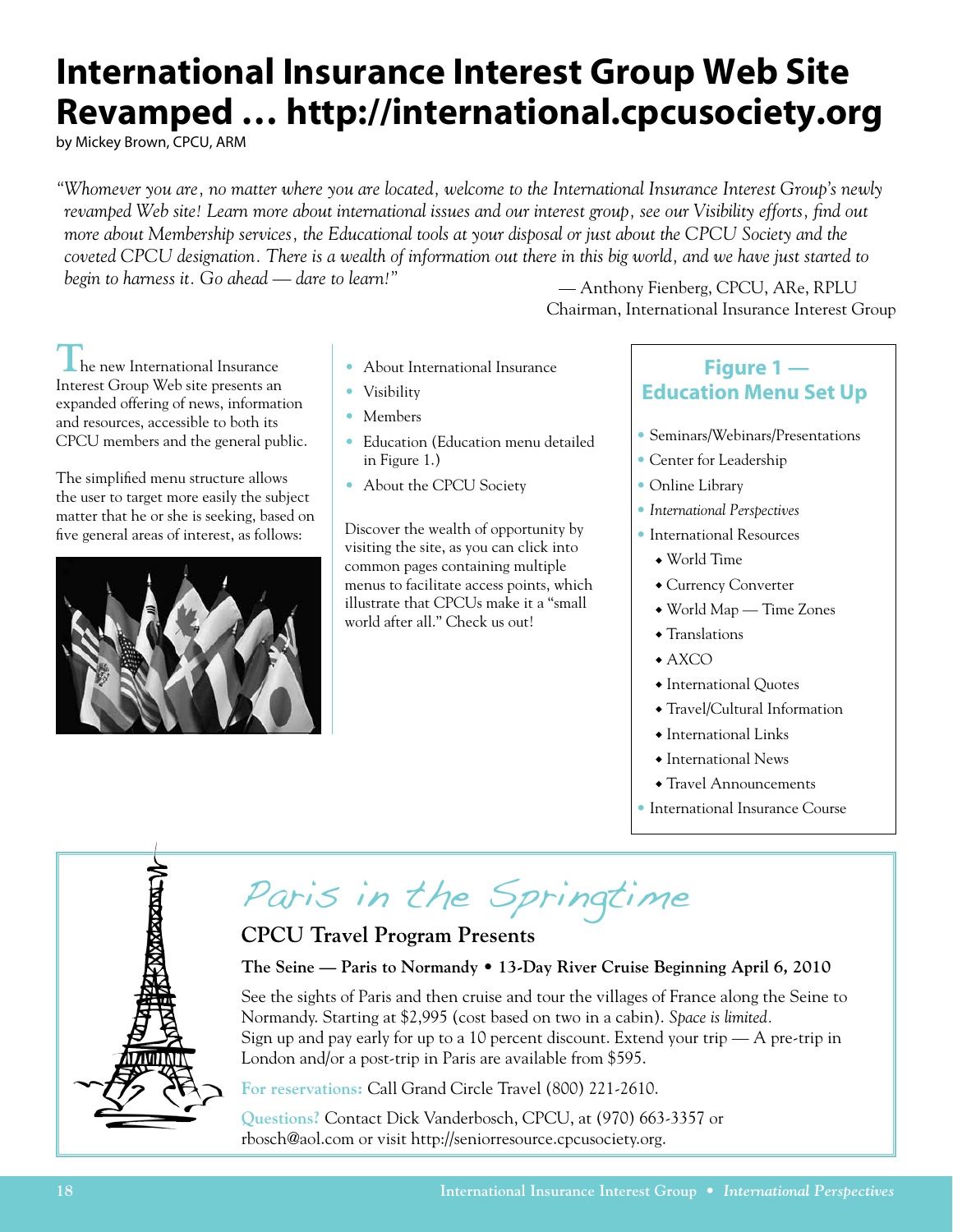## **Leadership Legacies … The Give and Take of Generations**

by James L. Britt, CPCU

![](_page_18_Picture_2.jpeg)

**James L. Britt, CPCU,** is the managing partner of Britt Leadership Partners LLC. The firm is based in Charlotte, where he resides. Britt serves as a coach, consultant and speaker. He was the 2007–2008 CPCU Society president and chairman and is the author of *Building Leaders One On One,* published by the Society in 2007. Before launching his consulting practice in 2009, Britt had an extended tenure as a managing director in a global brokerage, spent several years in the regional brokerage arena and served his formative professional years with a major underwriter. He may be contacted at jlb@brittleadership.com.

### **Setting the Stage ... 'Old' and 'New'**

**M**uch has been preached in print and from the podium about the dynamics of generational change we are now experiencing. I must profess that I filter the pundits' and social scientists' opinions and statistics through that of a leading-edge baby boomer. Therefore, I know readers of this epistle will filter my commentary through their own generational (or sub-generational) ones. Have at it! That is the wonderful process of reflection and discussion that makes our professional business enterprises so interesting.

With my bias noted, and inviting yours, let me share portions of a wonderful letter written within the past year by **Julian Emerson,** chairman of The Chi Psi Educational Trust Inc. This institution funds leadership development for undergraduates on college campuses who are members of the Chi Psi Fraternity. I was blessed to have that fraternal experience during my days in residence in the University of North Carolina–Chapel Hill. Emerson, in writing to the graduate brotherhood, offered some personal perspectives as premise for the need to accelerate leadership training funding for the near horizon.

Two passages from the letter resonated with me:

"Our colleges and universities are now completely enrolled with undergraduates from the millennial generation. These students bring a dramatic new paradigm to our campuses. They are the most academically prepared students ever. They value ethics, experiential learning, social justice, community service and structure. They are highly motivated, set goals and have a high sense of self-worth."

"Despite the holistic persona of these students, they arrive at the institution's door with challenges. Technology has made communication more frequent, but stymied interpersonal skills. Shifting social mores have weakened adherence to etiquette fundamentals. Over-programmed childhoods have led to insecurities with decision making. Parental oversight now transcends the collegiate experience and the choices made by our student."

I believe Emerson has appropriately summarized the post-adolescent that is migrating through higher education and preparing to enter our workforce. Realize that these students will flow, over time, into our roles. They will form an eventual leadership generation in the propertycasualty insurance business. How do we adjust our behavior to assure that these emerging professionals, and the leadership potential within, are appropriately equipped to take the reins beyond our foreseeable horizon?

### **Transferring Legacies ... Then and Now**

We now have a multigenerational hierarchy of experienced professionals active in our industry: traditionals, boomers, Gen Xers and Millenials. And we all are composites of legacies imparted by great teachers, coaches, mentors and role models. Accepting their gifts of experience, knowledge and

wisdom adds these treasured nuggets to our persona.

Endeavoring to accept their best practices and incorporate these elements into our own personality and behavior, we balanced all with our own intellect and emotional discipline. Some pieces did not fit, but many are permanently embedded in who we are. We are living mosaics of many gifted and

generous professionals. Some of us are relatively complete, while others are still a work in progress. All of us need to continue to grow.

Questions remain for those of us who have been fortunate enough to build a warehouse of professional and leadership skills:

• Have we intentionally imparted legacy gifts to those following us?